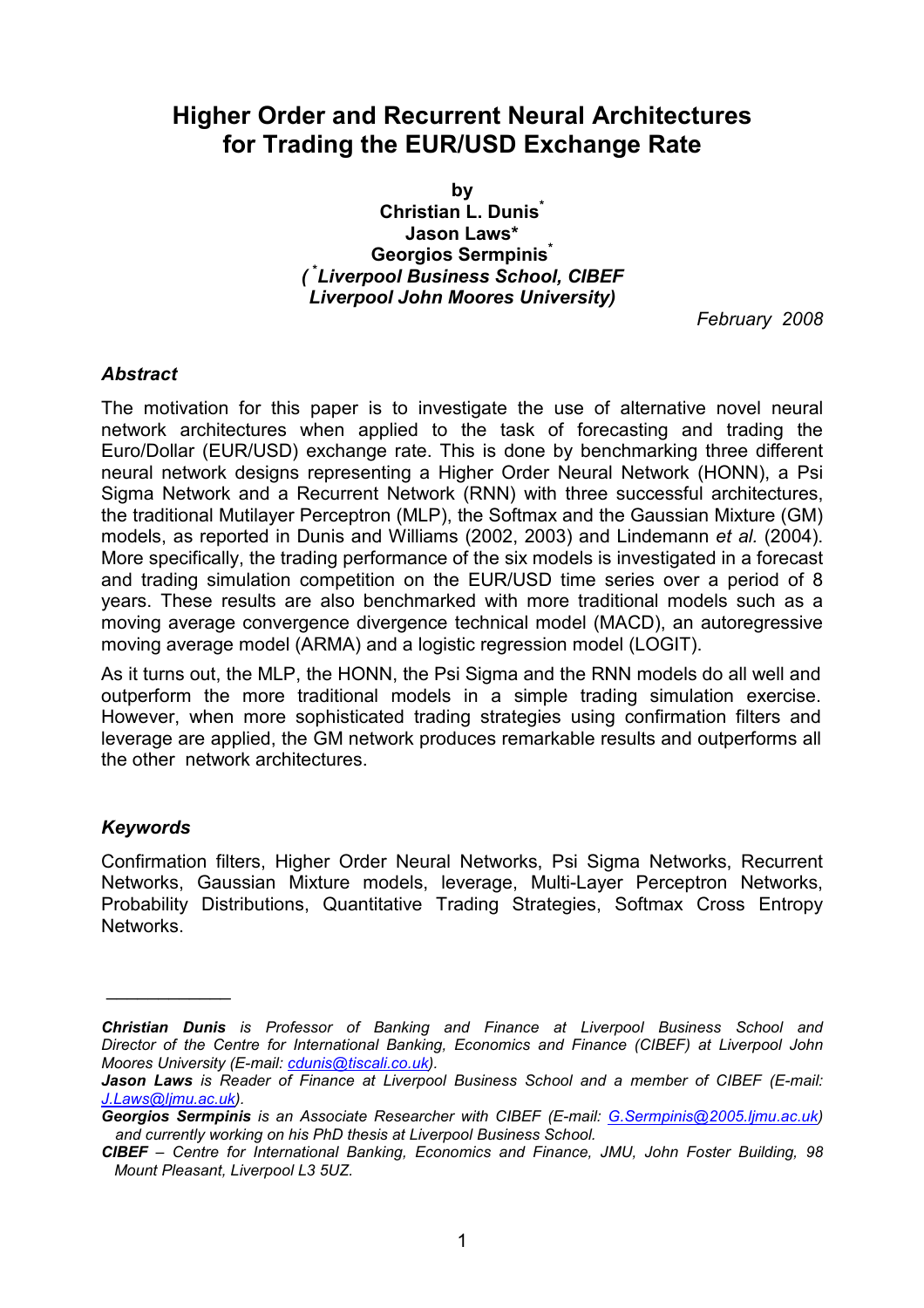## 1. INTRODUCTION

Neural networks are an emergent technology with an increasing number of real-world applications including Finance (Lisboa et al. (2000)). However their numerous limitations are often creating scepticism about their use among practitioners.

The motivation for this paper is to investigate the use of several new neural networks techniques that try to overcome these limitations. This is done by benchmarking three different neural network architectures representing a Higher Order Neural Network (HONN), a Psi Sgima network and a Recurrent Neural Network (RNN). Their trading performance on the Euro/Dollar (EUR/USD) time series is investigated and is compared with the three best models reported by Dunis and Williams (2002, 2003) and Lindemann et al. (2004), the Multi-layer Perceptron (MLP), the Softmax and the Gaussian Mixture (GM) model. So in essence, this paper can be seen as a continuation of the research mentioned just above or as a forecasting competition among some of the most up-to-date forecasting techniques over a demanding series such as the EUR/USD exchange rate.

The results of our three networks can also be compared to the more traditional approaches also studied by Dunis and Williams (2002, 2003), namely a moving average convergence divergence technical model (MACD), an autoregressive moving average model (ARMA) and a logistic regression model (LOGIT).

As it turns out, the MLP, the HONN and the Psi Sigma demonstrate a similar good perfomance and outperform the more traditional models in a simple trading simulation exercise, while the GM model outperforms all models when more sophisticated trading strategies using confirmation filters and leverage are applied. This might be due to the ability of the GM model to use probability distributions to identify successfully trades with a high Sharpe ratio.

The rest of the paper is organised as follows. In section 2, we present the literature relevant to the Recurent Networks, the Higher Order Neural Networks and their variant Psi Sigma. Section 3 describes the dataset used for this research, actually the same as in Dunis and Williams (2002, 2003) and Lindemann et al. (2004). An overview of the different neural network models is given in section 4. Section 5 gives the empirical results of all the models considered and investigates the possibility of improving their performance with the application of more sophisticated trading strategies. Section 6 provides some concluding remarks.

# 2. LITERATURE REVIEW

The motivation for this paper is to apply some of the most promising new neural networks architectures which have been developed recently with the purpose to overcome the numerous limitations of the more classic neural architectures and to assess whether they can achieve a higher performance in a trading simulation.

RNNs have an activation feedback which embodies short-term memory allowing them to learn extremely complex temporal patterns. Their superiority against feedfoward networks when performing nonlinear time series prediction is well documented in Connor et al. (1993) and Adam et al. (1994). In financial applications, Kamijo et al. (1990) applied them successfully to the recognition of stock patterns of the Tokyo stock exchange while Tenti (1996) achieved remarkable results using RNNs to forecast the exchange rate of the Deutsche Mark. Tino et al. (2001) use them to trade successfully the volatility of the DAX and the FTSE 100 using straddles while Dunis and Huang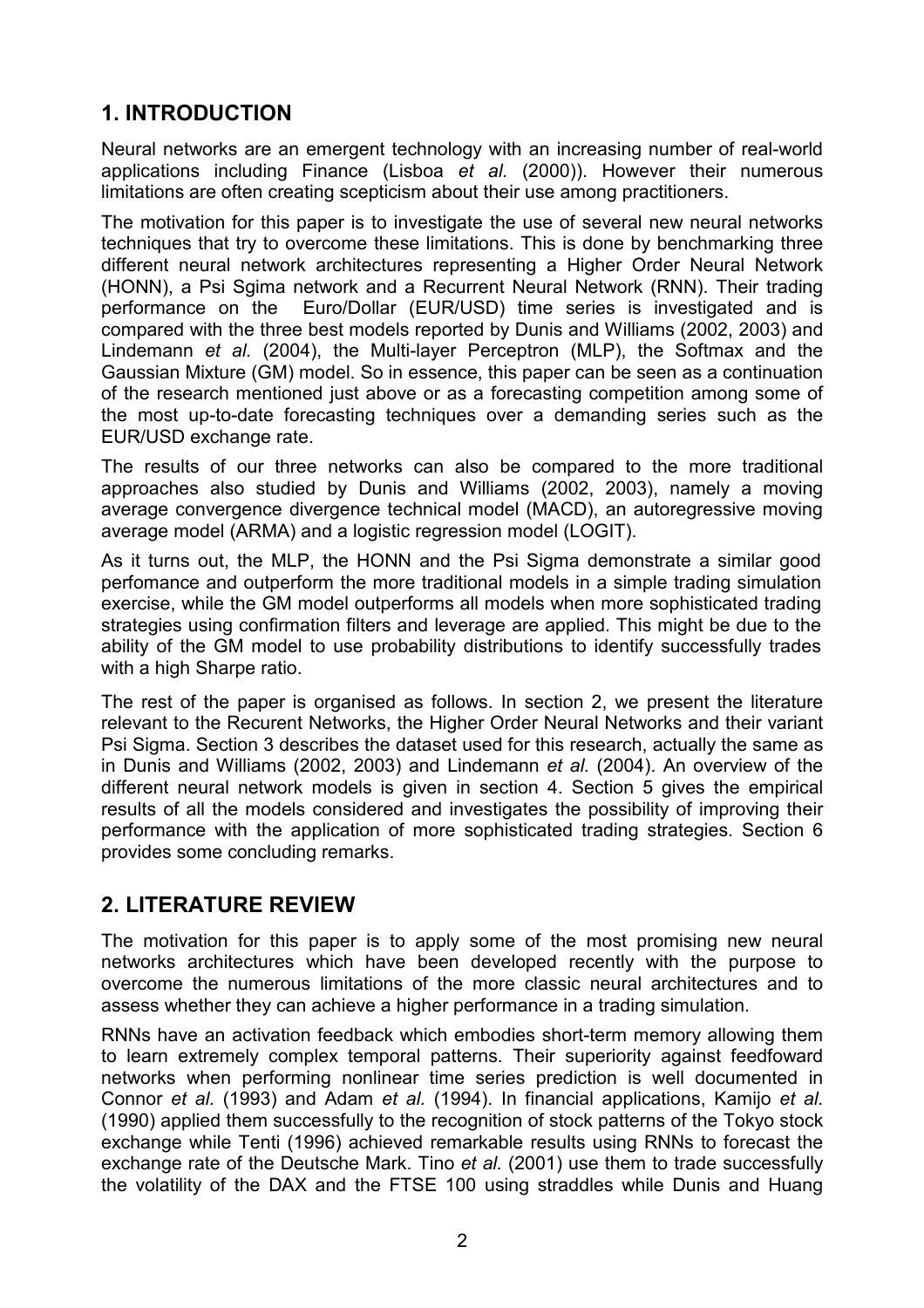(2002), using continuous implied volatility data from the currency options market, obtain remarkable results for their GBP/USD and USD/JPY exchange rate volatility trading simulation.

HONNs were first introduced by introduced by Giles and Maxwell (1987) as a fast learning network with increased learning capabilities. Although their function approximation superiority over the more traditional architectures is well documented in the literature (see among others Redding et al. (1993), Kosmatopoulos et al. (1995) and Psaltis et al. (1998)), their use in finance so far has been limited. This has changed when scientists started to investigate not only the benefits of Neural Networks (NNs) against the more traditional statistical techniques but also the differences between the different NNs model architectures. Practical applications have now verified the theoretical advantages of HONNs by demonstrating their superior forecasting ability and put them in the front line of research in financial forecasting. For example Dunis et al. (2006b) use them to forecast successfully the gasoline crack spread while Fultcher et al. (2006) apply HONNs to forecast the AUD/USD exchange rate, achieving a 90% accuracy. However, Dunis et al. (2006a) show that, in the case of the futures spreads and for the period under review, the MLPs performed better compared with HONNs and recurrent neural networks.

Psi Sigma networks were first introduced as an architecture capable of capturing higher order correlations within the data while avoiding some of the HONNs limitations such as the combinatorial increase in weight numbers. Shin et al. (1991) and Ghosh et al. (1992) demonstrate these benefits and present empirical evidence on their forecasting ability. For financial applications, Ghazali et al. (2006) compare them with HONNs on the IBM common stock closing price and the US 10-year government bond series and prove their forecasting superiority while, in a similar paper, Hussain et al. (2006) present satisfactory results of the Psi Sigma forecasting power on the EUR/USD, the EUR/GBP and the EUR/JPY exchange rates.

## 3. THE EUR/USD EXCHANGE RATE AND RELATED FINANCIAL DATA

Our benchmark test is to trade the EUR/USD exchange rate based on daily forecasts of its London closing prices<sup>1</sup>. All time series are daily closing data obtained from a historical database provided by Datastream and used in Dunis and Williams (2002, 2003) and Lindemann et al. (2004).

| Name of period                         | <b>Trading days</b> | <b>Beginning</b> | End          |
|----------------------------------------|---------------------|------------------|--------------|
| Total dataset                          | 1749                | 17 October 1994  | 03 July 2001 |
| Training dataset                       | 1459                | 17 October 1994  | 18 May 2000  |
| Out-of-sample dataset [Validation set] | 290                 | 19 May 2000      | 03 July 2001 |

Table 1: The EUR/USD dataset

 $\overline{\phantom{a}}$ 

<sup>1</sup> EUR/USD is quoted as the number of USD per Euro: for example, a value of 1.2657 is USD1.2657 per Euro. The EUR/USD exchange rate only exists from 4 January 1999: it was retropolated from 17 October 1994 to 31 December 1998 and a synthetic EUR/USD series was created for that period using the fixed EUR/DEM conversion rate agreed in 1998, combined with the USD/DEM daily market rate.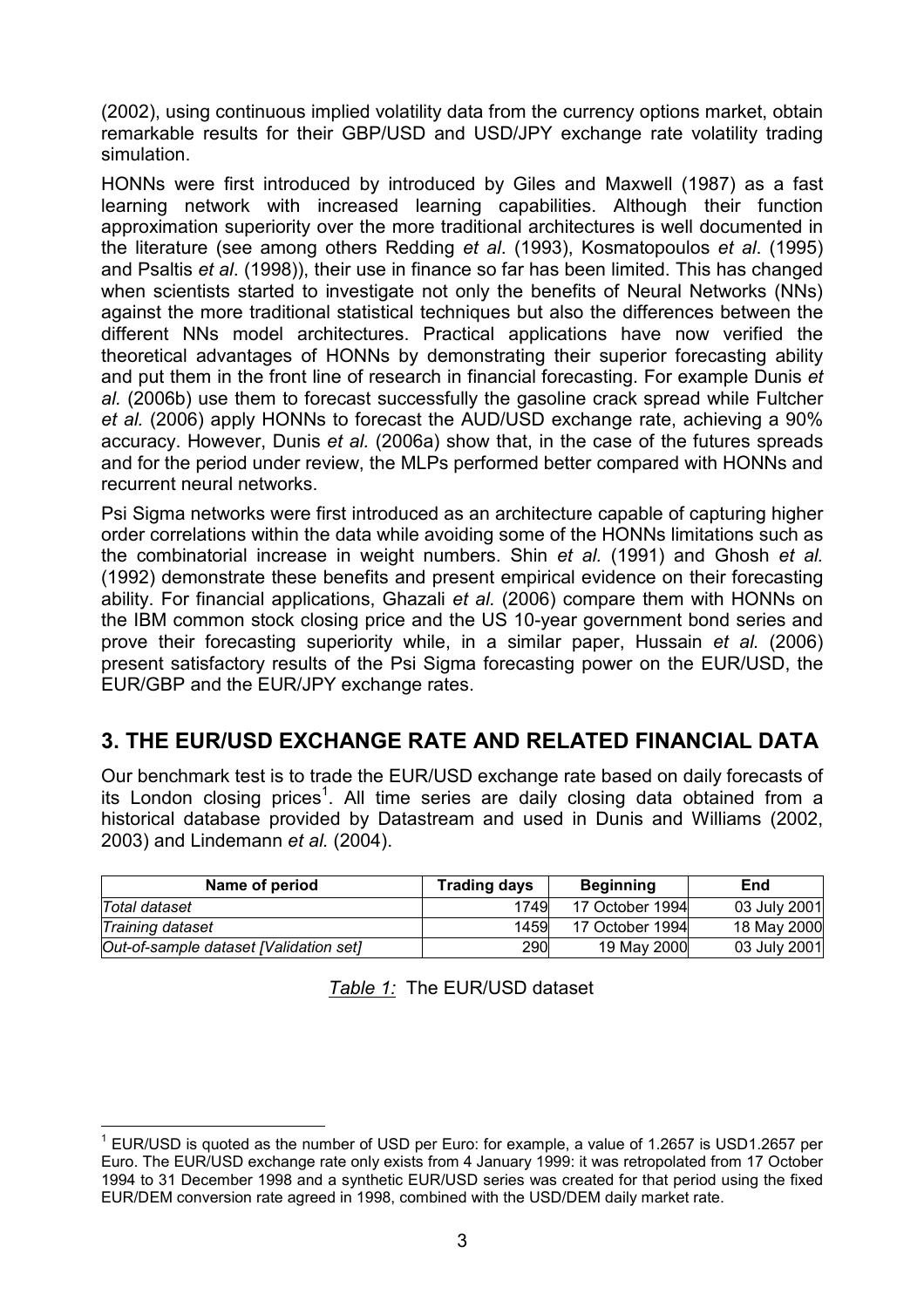

Fig. 1: EUR/USD London daily closing prices (total dataset)

Dunis and Williams (2002, 2003) carried out a variable selection and identified the explanatory variables listed in table 2.

| <b>Number</b> | <b>Variable</b>                                     | <b>Mnemonics</b> | Lag            |
|---------------|-----------------------------------------------------|------------------|----------------|
|               | US \$ TO UK £ (WMR) – EXCHANGE RATE                 | <b>USDOLLR</b>   | 12             |
| 2             | <b>JAPANESE YEN TO US \$ (WMR) - EXCHANGE RATE</b>  | JAPAYE\$         |                |
| 3             | <b>JAPANESE YEN TO US \$ (WMR) - EXCHANGE RATE</b>  | JAPAYE\$         | 10             |
| 4             | BRENT CRUDE - Current Month, fob U\$/BBL            | <b>OILBREN</b>   | 11             |
| 5             | <b>GOLD BULLION \$/TROY OUNCE</b>                   | <b>GOLDBLN</b>   | 19             |
| 6             | FRANCE BENCHMARK BOND 10 YR (DS) - RED. YIELD       | <b>FRBRYLD</b>   | $\overline{2}$ |
|               | <b>ITALY BENCHMARK BOND 10 YR (DS) - RED. YIELD</b> | <b>ITBRYLD</b>   | 6              |
| 8             | JAPAN BENCHMARK BOND - RYLD.10 YR (DS) - RED.       | <b>JPBRYLD</b>   | 9              |
| 9             | NIKKEI 225 STOCK AVERAGE - PRICE INDEX              | <b>JAPDOWA</b>   |                |
| 10            | <b>NIKKEI 225 STOCK AVERAGE - PRICE INDEX</b>       | <b>JAPDOWA</b>   | 15             |

#### Table 2: Explanatory variables and Datastream mnemonics

The observed EUR/USD time series is non-normal (Jarque-Bera statistics confirmed this at the 99% confidence interval) containing slight skewness and low kurtosis. It is also nonstationary and Dunis and Williams (2002, 2003) decided to transform the EUR/USD as well as all the explanatory series into stationary series of rates of return<sup>2</sup>.

Given the price level  $P_1, P_2, \ldots, P_t$ , the rate of return at time t is formed by:

$$
R_t = \left(\frac{P_t}{P_{t-1}}\right) - 1\tag{1}
$$

The summary statistics of the EUR/USD returns series reveal a slight skewness and high kurtosis. The Jarque-Bera statistic confirms again that the EUR/USD series is non-normal at the 99% confidence interval.

 $\overline{a}$  $2$  Confirmation of its stationary property is obtained at the 1% significance level by both the Augmented Dickey Fuller (ADF) and Phillips-Perron (PP) test statistics.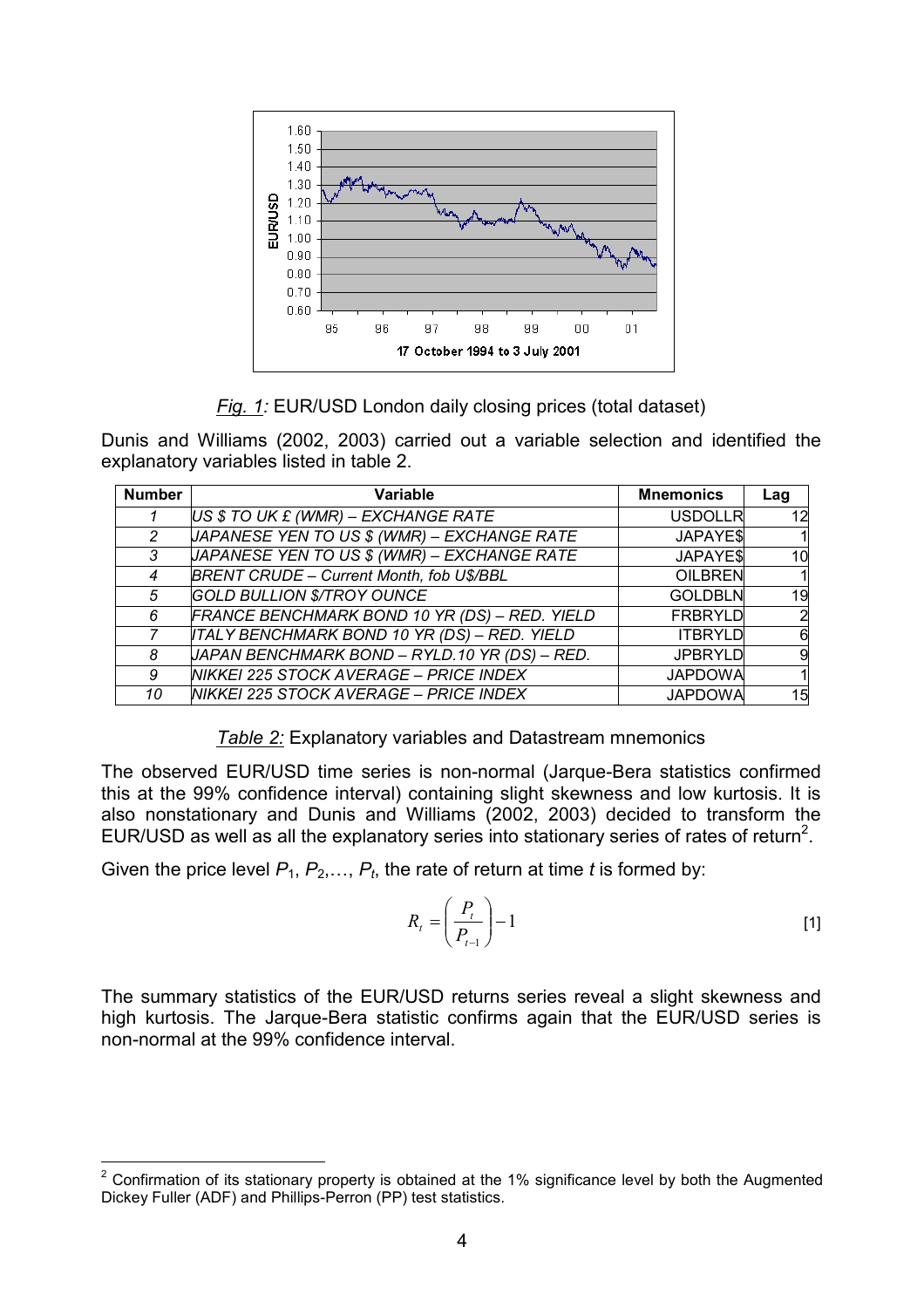



A further transformation includes the creation of interest rates yield curve series, generated by:

 $yc = 10$  year benchmark bond yields - 3 month interest rates [2]

Following Dunis and Williams (2002, 2003) and Lindemann et al. (2004), we divide our dataset as follows:

| Name of period                          | <b>Trading days</b> | <b>Beginning</b> | <b>End</b>    |
|-----------------------------------------|---------------------|------------------|---------------|
| Total data set                          | 1749                | 17 October 1994  | 03 July 2001  |
| Training data set                       | 1169                | 17 October 1994  | 08 April 1999 |
| Test data set                           | 290                 | 09 April 1999    | 18 May 2000   |
| Out-of-sample data set [Validation set] | 290                 | 19 May 2000      | 03 July 2001  |

Table 3: The neural networks datasets

## 4. THE NEURAL NETWORKS FORECASTING MODELS

Neural networks exist in several forms in the literature. The most popular architecture is the Multi-layer Perceptron (MLP).

A standard neural network has at least three layers. The first layer is called the input layer (the number of its nodes corresponds to the number of explanatory variables). The last layer is called the output layer (the number of its nodes corresponds to the number of response variables). An intermediary layer of nodes, the hidden layer, separates the input from the output layer. Its number of nodes defines the amount of complexity the model is capable of fitting. In addition, the input and hidden layer contain an extra node, called the bias node. This node has a fixed value of one and has the same function as the intercept in traditional regression models. Normally, each node of one layer has connections to all the other nodes of the next layer.

The network processes information as follows: the input nodes contain the value of the explanatory variables. Since each node connection represents a weight factor, the information reaches a single hidden layer node as the weighted sum of its inputs. Each node of the hidden layer passes the information through a nonlinear activation function and passes it on to the output layer if the calculated value is above a threshold.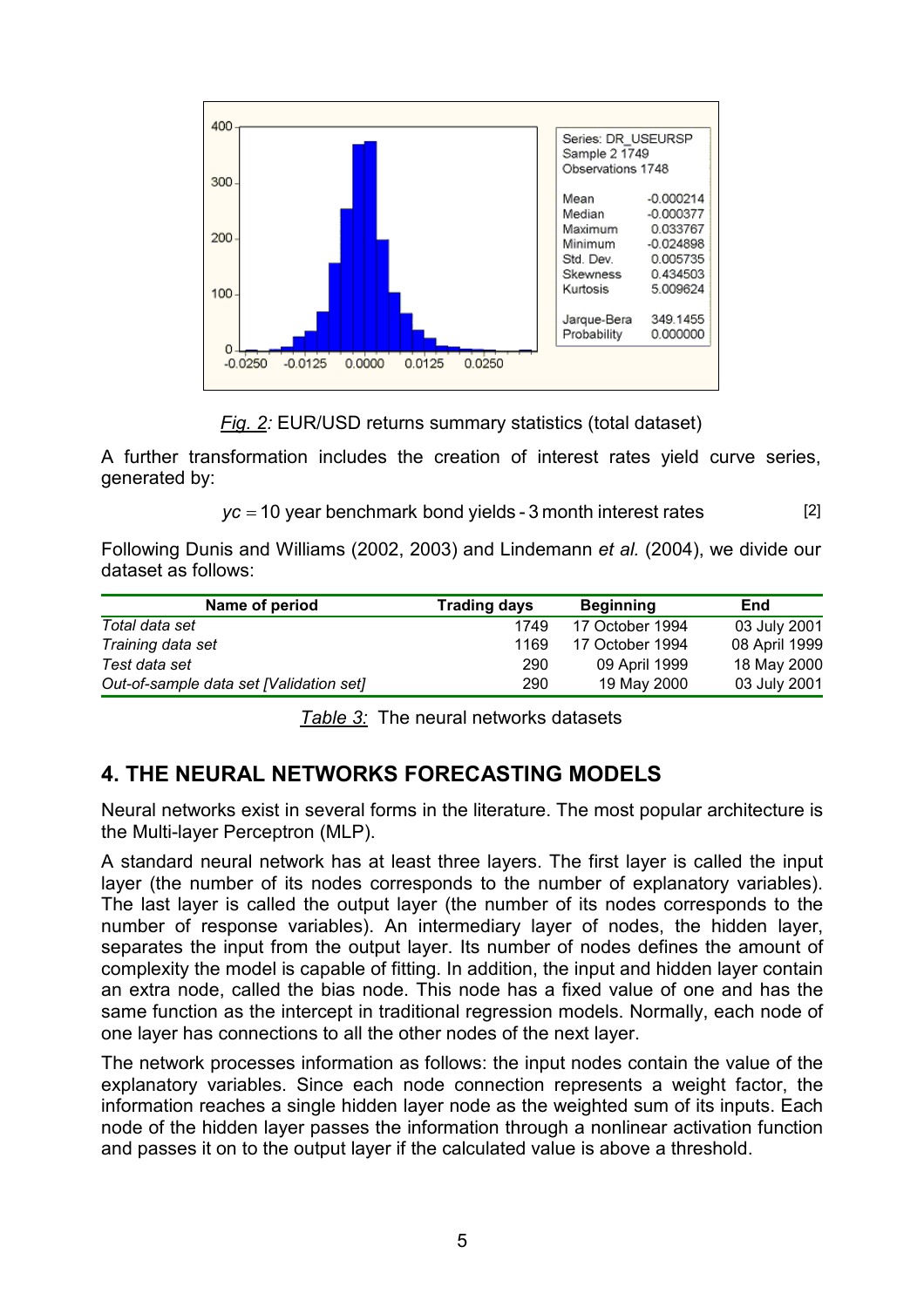The training of the network (which is the adjustment of its weights in the way that the network maps the input value of the training data to the corresponding output value) starts with randomly chosen weights and proceeds by applying a learning algorithm called backpropagation of errors<sup>3</sup> (Shapiro (2000)). The learning algorithm simply tries to find those weights which optimise an error function (normally the sum of all squared differences between target and actual values). Since networks with sufficient hidden nodes are able to learn the training data (as well as their outliers and their noise) by heart, it is crucial to stop the training procedure at the right time to prevent overfitting (this is called 'early stopping'). This can be achieved by dividing the dataset into 3 subsets respectively called the training and test sets used for simulating the data currently available to fit and tune the model and the validation set used for simulating future values. The network parameters are then estimated by fitting the training data using the above mentioned iterative procedure (backpropagation of errors). The iteration length is optimised by maximising the forecasting accuracy for the test dataset. Finally, the predictive value of the model is evaluated applying it to the validation dataset (out-of-sample dataset).

## 4.1 THE MULTI-LAYER PERCEPTRON MODEL

### 4.1.1 The MLP network architecture

The network architecture of a 'standard' MLP looks as presented in figure  $3<sup>4</sup>$ :



Fig. 3: A single output, fully connected MLP model

### where:

[n]  $x_{t}^{\left[ n\right] }\;\left( n=1,2,\cdots,k+1\right)$  are the model inputs (including the input bias node) at time  $t$  $h^{[m]}_{t} \ \ (m=1,2,...,j+1)$  are the hidden nodes outputs (including the hidden bias node).  $\widetilde{\mathcal{Y}}_t$  is the MLP model output  $u_{jk}$  and  $w_j$  are the network weights  $\textcircled{f}$  is the transfer sigmoid function:  $S(x) = \frac{1}{1 + e^{-x}}$  $S(x) = \frac{1}{1+e^{-x}}$ = 1 1  $[3]$ is a linear function: i  $F(x) = \sum x_i$  [4]

**EXECTS 2018**<br><sup>3</sup> Backpropagation networks are the most common multi-layer networks and are the most commonly used type in financial time series forecasting (Kaastra and Boyd (1996)). 4 The bias nodes are not shown here for the sake of simplicity.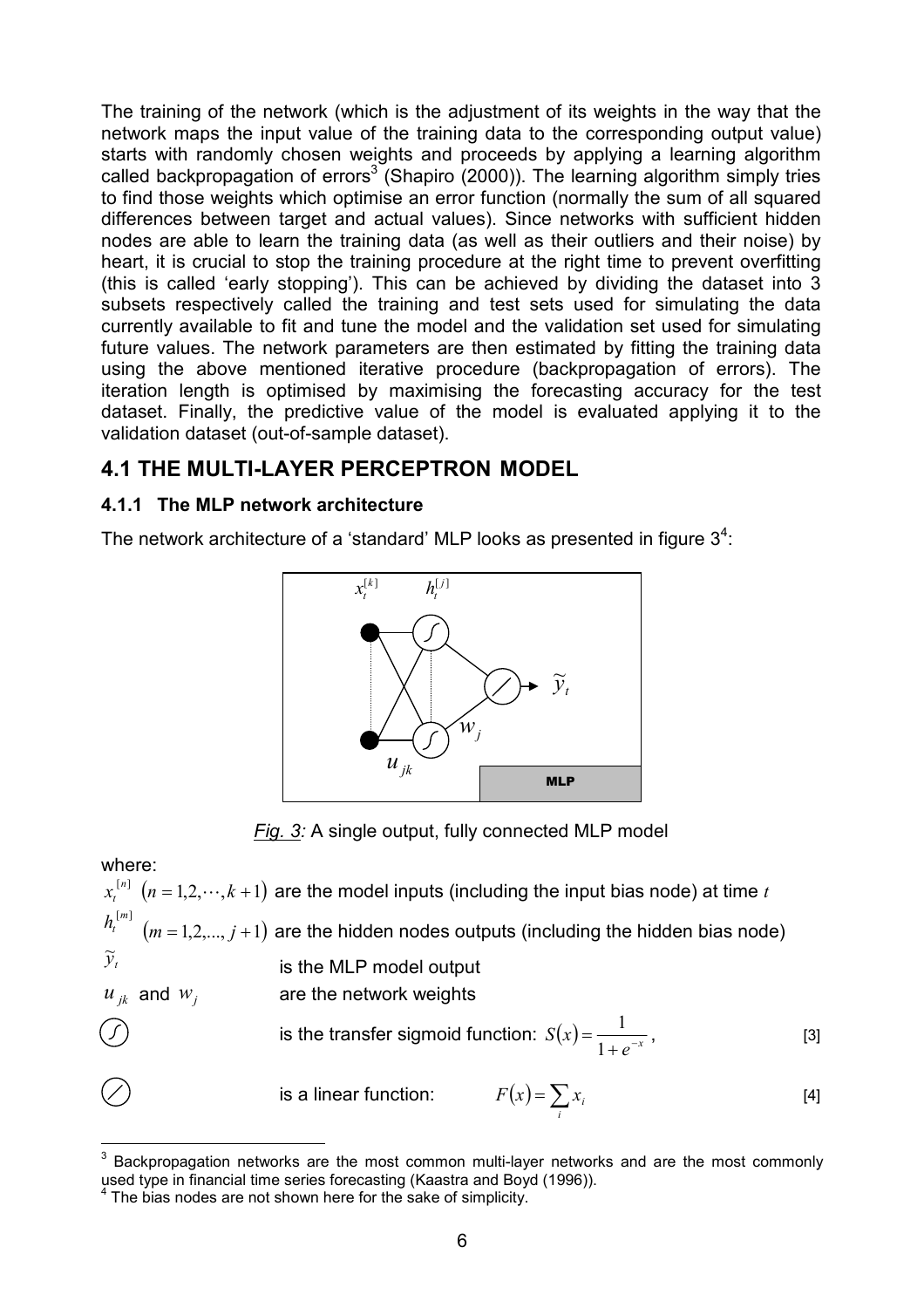The error function to be minimised is:

$$
E(u_{jk}, w_j) = \frac{1}{T} \sum_{t=1}^{T} (y_t - \widetilde{y}_t(u_{jk}, w_j))^2, \qquad \text{with } y_t \text{ being the target value} \tag{5}
$$

### 4.1.2 Empirical results of the MLP model

The results for the MLP achieved by Dunis and Williams (2002, 2003) are summarized in table 4. The benchmark model 'naïve strategy' follows the rule that the forecast return for tomorrow is today's value. The trading strategy applied is simple: go or stay long when the forecast return is above zero and go or stay short when the forecast return is below zero. Appendix A.1 documents the performance measures used while Appendix A.2 gives the results of the more traditional techniques, namely a moving average convergence divergence technical model (MACD), an autoregressive moving average model (ARMA) and a logistic regression model (LOGIT). The MLP outperforms all benchmarks.

|                              |                            | <b>NAIVE</b> | <b>MLP</b> |
|------------------------------|----------------------------|--------------|------------|
| Sharpe Ratio                 | (excluding costs)          | 1.83         | 2.57       |
| <b>Annualised Volatility</b> | (excluding costs)          | 11.6%        | 11.6%      |
| Annualised Return            | (excluding costs)          | 21.3%        | 29.7%      |
| Maximum Drawdown             | (excluding costs)          | $-9.1%$      | $-9.1%$    |
| <b>Taken Positions</b>       | (annualised <sup>5</sup> ) | 109          | 118        |

Table 4: Trading performance of the benchmark models

## 4.2 THE SOFTMAX CROSS ENTROPY MODEL

The Softmax cross entropy network (henceforth SCE) is a neural network with a cross entropy cost function and a Softmax activation function at the output nodes. The main idea of this model is to approximate the probability density function for the target value through a histogram representing the probability of the target value being within a range of predefined size. The output value of a SCE model is therefore a vector with as many elements as there are output nodes, 6 in our case (each node representing one bar of the histogram). The vector elements sum up to unity and represent the density function for the target value while each vector element stands for the probability that the target value lies in the value range the vector element represents.

In order to apply the cross entropy cost function, the target values of the training data set have to be preprocessed so that one gets a target vector (rather than a single target value as with the MLP), where the target vector has as many elements as the SCE model has output nodes. The target vector consists of zeros and a single one. The value 'one' indicates which output node of the network covers the value range where the original target value lies in. Since the network forecasts should be used as a density function, one has to take care that the output vector sums up to unity. This is done by superimposing the Softmax function to the actual network outputs. The Softmax function keeps the internal relationship between the output values but transforms them in a way that their values add up to unity (see equation [8] below).

During the training phase (that is when the network weights are adjusted), the SCE model learns to map the input vector of the training data set to the target vector of the same data set. Since each target vector consists of a single 'one' representing a non-

 $\overline{a}$ <sup>5</sup> The number of taken positions can differ from the number of trading days due to the possibility to hold a position for longer than 1 day.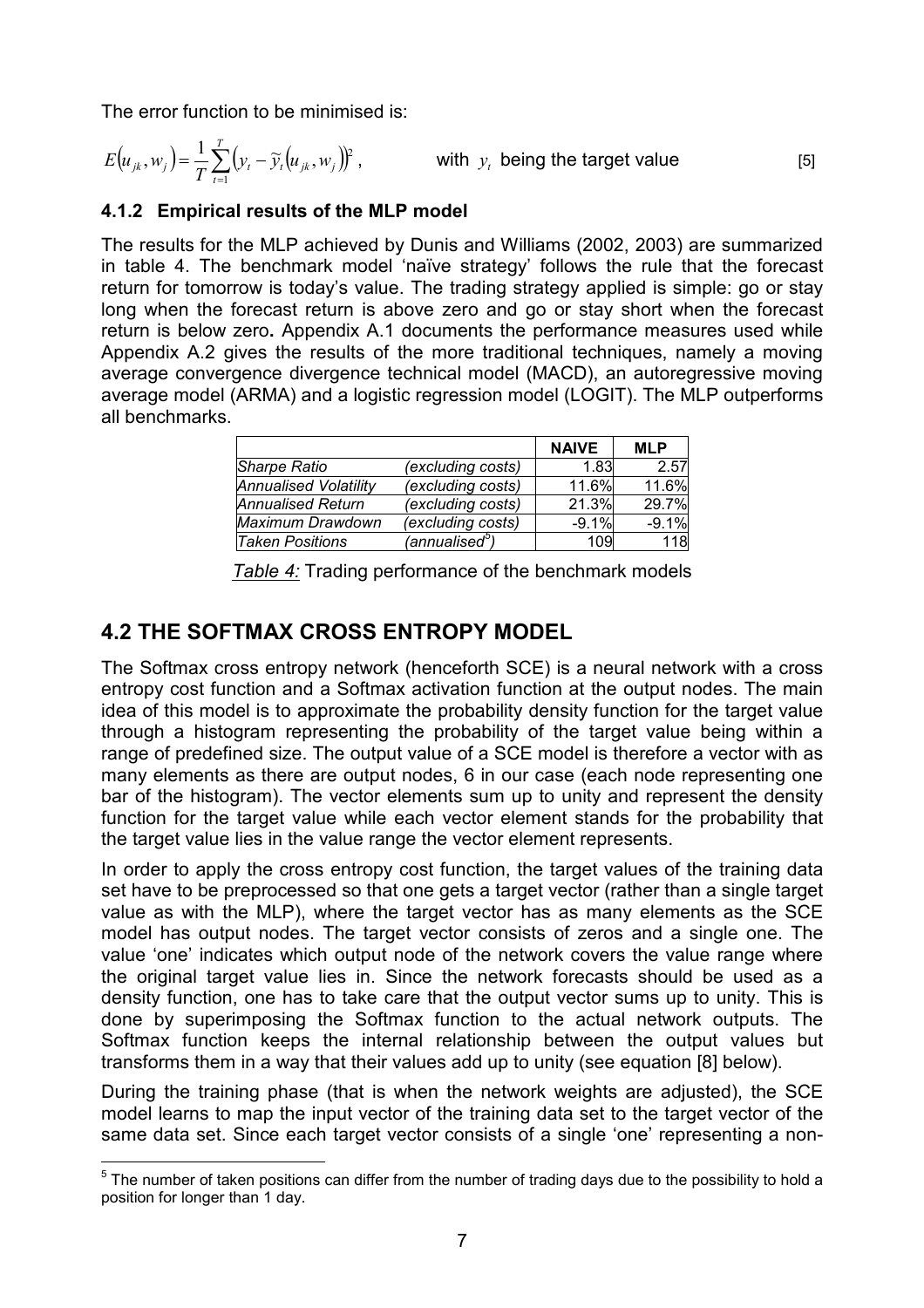overlapping range of possible output values (while the rest are zeros), the SCE model tries in fact to solve a classification task.

The network might face a situation where the same input vector is related to two different output values (at different times) so that the network has no other chance than to map the input vector to more than one output node. In doing so, the network generates a density function for the target value, while the integrated Softmax function ensures that the probabilities add up to unity.

#### 4.2.1 The SCE network architecture

The difference in architecture with a MLP lies in the multiple output nodes. While the MLP has typically only one output node delivering a level estimation, the SCE network uses several output nodes to represent an approximation of the density function (while being trained on a classification task).



Fig. 4: A single output, fully connected SCE model

#### where:

 $\lceil n \rceil$  $x_{t}^{\left[n\right]}\;\left(n=1,2,\cdots,k+1\right)$  are the model inputs (including the input bias node) at time  $t$  $h^{[m]}_{t} \ \left(m=1,2,...,j+1\right)$  are the hidden nodes outputs (including the hidden bias node).  $\lceil g \rceil$  $\widetilde{\mathbf{y}}_{t}^{[s]}$   $(g$  =1,2,..., $q)$  is the SCE model output before applying the Softmax function  $\lfloor g \rfloor$  $\widetilde{\varepsilon}^{[s]}_\iota\,\left(g=1,2,...,q\right)$  is the network value at the output node  $g$  $u_{ik}$  and  $w_{qi}$  are the network weights

is the transfer sigmoid function: 
$$
S(x) = \frac{1}{1 + e^{-x}}
$$
, [6]

is a linear function: 
$$
F(x) = \sum_{i} x_i
$$
 [7]

is the Softmax function 
$$
A(g) = \tilde{z}_g = \frac{\exp(\tilde{y}_g)}{\sum_{g_1} \exp(\tilde{y}_{g_1})}
$$
 [8]

with  $\widetilde{\mathcal{Y}}_g$  being the output of the linear function

The error function to be minimised is: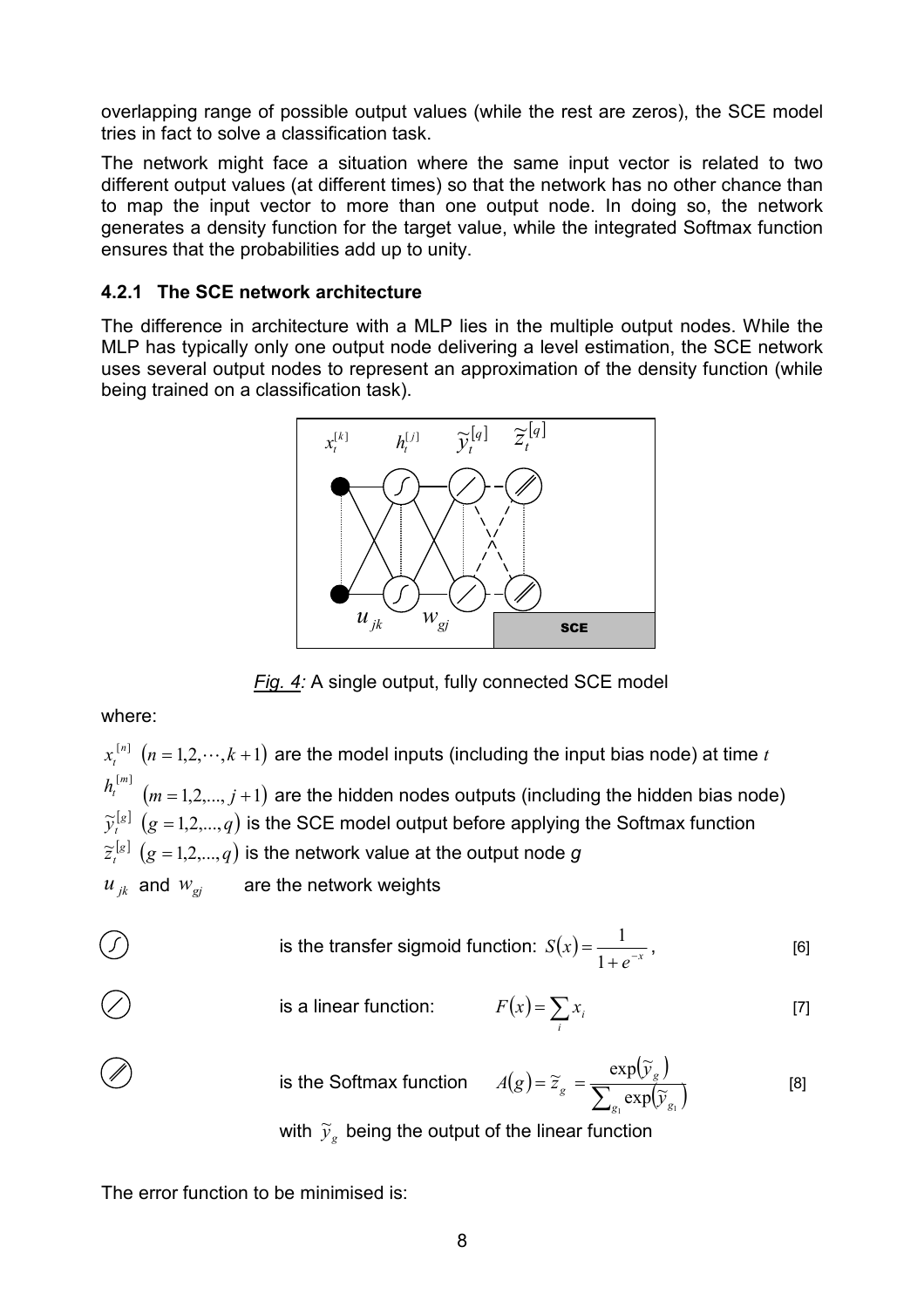$$
E(u_{jk}, w_{gi}) = \sum_{t=1}^{T} \sum_{g=1}^{q} y_{tg} \cdot \log \left( \frac{y_{tg}}{\widetilde{z}_{tg}(u_{jk}, w_j)} \right), \quad \text{with } y_{tg} \text{ being the target value} \tag{9}
$$

#### 4.2.2 Empirical results of the SCE model

Since neural networks start with random initialisation of their weights, each network (even with the same architecture) is unique and produces slightly different results. In order to get stable and reliable results from the SCE architecture, Lindemann et al. (2004) split the initial investment capital equally amongst 30 identical (except the initial weights) models. The result is therefore the average result of a committee of 30 SCE networks. The trading strategy consists of using the density function of each of the 30 SCE models to calculate the probability for an upmove. This is simply done by adding up the last 3 of 6 values of the output vector (since those 3 values cover the whole range of possible positive values for an upmove) and taking a long position if the probability for an upmove exceeds 50% (and a short position vice versa). A summary of the results achieved by the SCE committee is given table 5 below.

|                              |                   | <b>NAIVE</b> | <b>MLP</b> | <b>SCE</b> |
|------------------------------|-------------------|--------------|------------|------------|
| <b>Sharpe Ratio</b>          | (excluding costs) | 1.83         | 2.57       | 2.26       |
| <b>Annualised Volatility</b> | (excluding costs) | 11.6%        | 11.6%      | 11.6%      |
| <b>Annualised Return</b>     | (excluding costs) | 21.3%        | 29.7%      | 26.3%      |
| Maximum Drawdown             | (excluding costs) | $-9.1%$      | $-9.1%$    | $-7.8%$    |
| <b>Positions Taken</b>       | (annualised)      | 109          | 118        | 143        |

|  | <b>Table 5:</b> Trading performance results |  |
|--|---------------------------------------------|--|
|  |                                             |  |

### 4.3 THE GAUSSIAN MIXTURE MODEL

The GM network was first introduced by Husmeier (1999) and is applied to our EUR/USD time series in Lindemann et al. (2004).

The GM model represents the probability density of the data by a linear combination of a fixed number of normal distributions (where the distribution width is adapted to the whole set of training data while the locations of the distribution centres depend on the actual input data  $x_t$  and the dependent variable  $y_t$ ). This is done in a hidden layer where each node represents a normal distribution. The actual network output is not the density function itself but the prediction of a single value<sup>6</sup> which is the likelihood of the actual GM model parameters generating the observed value of the dependent variable y conditioned on the input data x.

To optimise the cost function (that is, to maximise the sum of likelihood values), the weights  $u_{ik}$  and  $w_{ij}$ , determining the location of the normal distribution centres  $(u_i)$ , have to be adapted so that the distance between  $y_t$  and  $\mu_t$  is minimal. Doing so, the centres of the distribution are close to  $y_t$  and therefore the likelihood and with it the value of the cost function are high. See figure 5 below to illustrate that working principle.

#### 4.3.1 The GM network architecture

The GM architecture differs in three main ways from the benchmark feedforward MLP network. First, as shown by Husmeier (1999), in order to be a universal approximator at least a second hidden layer is necessary. Second, both the independent and

 $\overline{a}$  $6$  Nevertheless, the whole density distribution can be constructed by varying the value of y over the interesting range of the searched density function.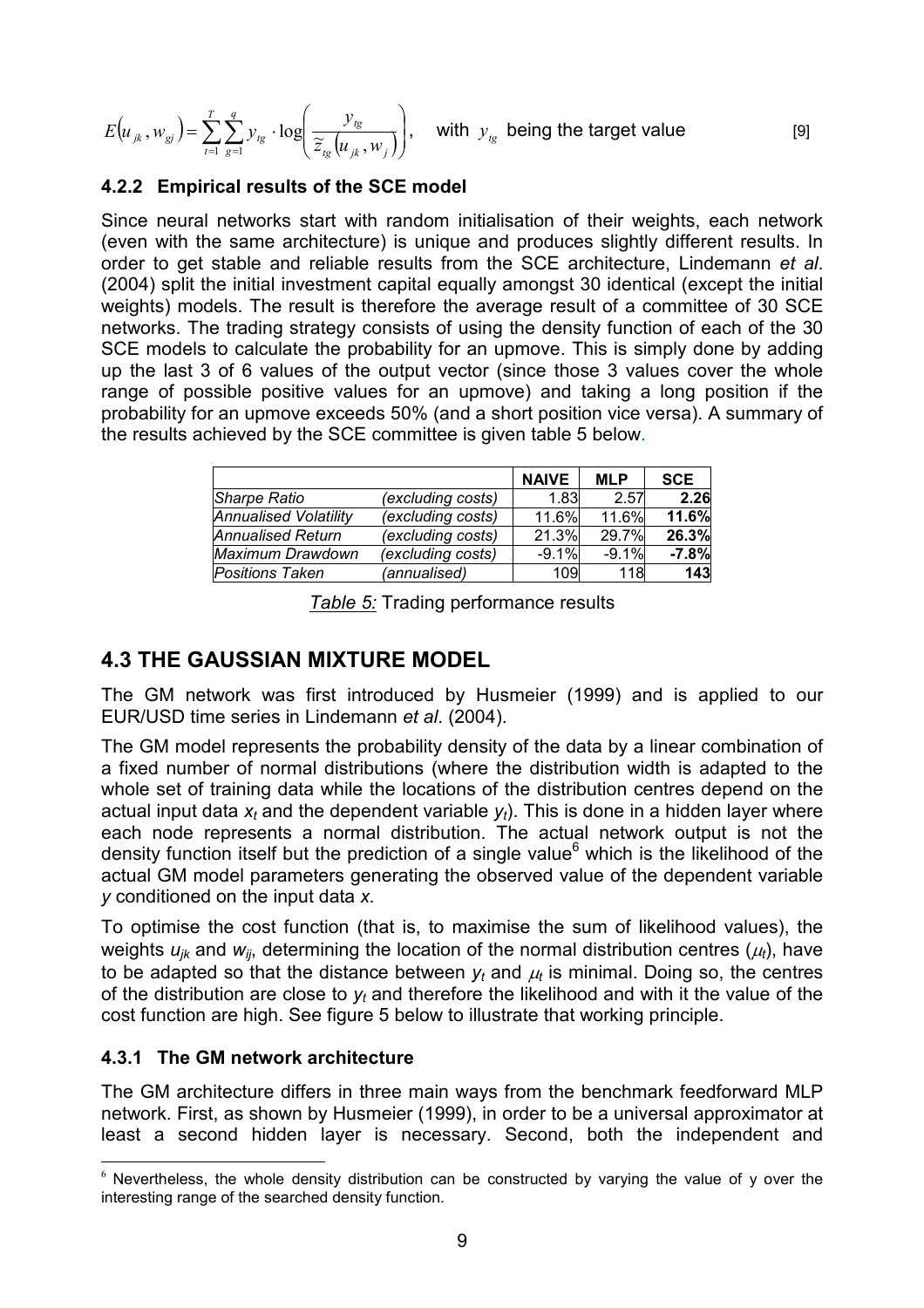dependent variable  $(x,y)$  are used as input data, since the aim is not to predict  $y$  but its density distribution  $P(y|x)$  respectively the corresponding likelihood value. Third, the network uses Gaussian distributions in the second hidden layer.



Fig. 5: GM network architecture

The following functions are applied within the GM model:

 $\overline{a}$ 

| $y_t$                 | $x_t^{[n]}$ $(n = 1,2,\dots,k+1)$ are the model inputs (including the input bias node) at time t<br>is the argument of the density function conditional on the values<br>of the inputs (note that the weights of $y_t$ , are fixed to 1 <sup>7</sup> ) |
|-----------------------|--------------------------------------------------------------------------------------------------------------------------------------------------------------------------------------------------------------------------------------------------------|
| $u_{jk}$ and $w_{ji}$ | are the network weights                                                                                                                                                                                                                                |
| $\beta_i$             | define the inverse widths of the Gaussian distributions                                                                                                                                                                                                |
| $a_i$                 | are the mixing coefficients, with $\sum a_i = 1$                                                                                                                                                                                                       |
| $\dot{i}$             | is the number of applied Gaussian mixture distributions                                                                                                                                                                                                |
| $\dot{J}$             | is the number of applied network weights $W_i$                                                                                                                                                                                                         |
| $\boldsymbol{k}$      | is the number of applied network weights $u_{ik}$                                                                                                                                                                                                      |

 $<sup>7</sup>$  If we would not fix the weight to 1 the network could decrease the cost function not only by adjusting</sup> the centres of the Gaussian mixture functions but also by changing the original target value  $y_t$ .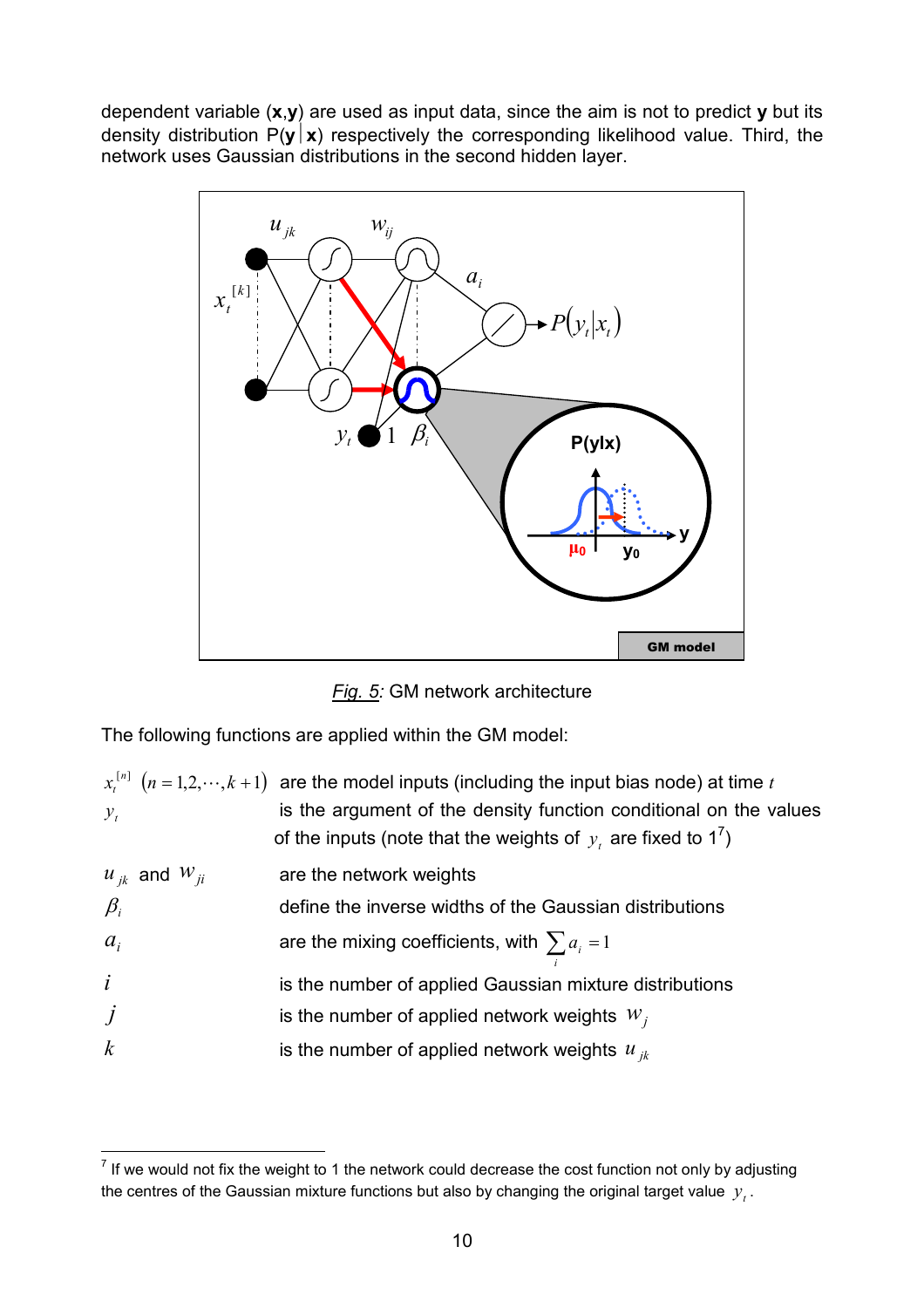Gaussian distribution: 
$$
G_{\beta_i}(y_i - \mu_i) = \sqrt{\frac{\beta_i}{2\pi}} \exp\left(-\frac{\beta_i \cdot (y_i - \mu_i)^2}{2}\right)
$$
, [10]

with 
$$
\mu_i(x) = \sum_j w_{ij} S\left(\sum_k u_{jk} x_k\right)
$$
,  $\sigma_k = \sqrt{\frac{1}{\beta_k}}$ ,  $\beta_i > 0$ ,  $a_i \ge 0$ ,  $\sum_i a_i = 1$   
Simoid function:

 $S(x) = \frac{1}{1+e^{-x}}$ = 1

 $e^{-x}$ 

Sigmoid function:

$$
\qquad \qquad ,\qquad \qquad [11]
$$

Linear function: 
$$
P(y|x) = \sum_{i} a_i G_{\beta_i} [y - \mu_i(x)]
$$
 [12]

The error function to be minimised is:

$$
E(u_{jk}, w_{ij}, \beta_i, a_i) = -\frac{1}{T} \sum_{t=1}^T \ln \left( P(y_t | x_t, u_{jk}, w_{ij}, \beta_i, a_i) \right), \quad \text{with } y_t \text{ being the target value} \tag{13}
$$

It is possible to update the parameters of the GM model by gradient descent, as was done with the MLP network. However this algorithm, due to the architectural complexity of the GM network, is very time consuming.

#### 4.3.2 Empirical results of the GM model

In order to apply the GM model to the EUR/USD return time series, Lindemann et al.  $(2004)$  optimise its parameters as well as the stopping point<sup>8</sup> on the EUR/USD test data set. The trading strategy consists of using the density functions to calculate the probability for a positive exchange rate change as well as for a negative change and taking a trading position where the probability is biggest (namely >50% since both add up to 100%).

In order to minimize the variance of the network forecasts, they also split the initial investment capital equally amongst 30 identical (except the initial weights) GM models. Their result is therefore the average result of a committee of 30 GM networks in order to minimise the chance to pick an outlier model. This is particularly important when trading on the tails of the density function. Table 6 includes a summary of the GMs forecasting performance.

|                              |                   | NAIVE MLP |      | <b>SCE</b> | <b>GM</b>                |
|------------------------------|-------------------|-----------|------|------------|--------------------------|
| <b>Sharpe Ratio</b>          | (excluding costs) | 1.83      | 2.57 | 2.26       | 2.09                     |
| <b>Annualised Volatility</b> | (excluding costs) | 11.6%     |      |            | 11.6% 11.6% 11.6%        |
| <b>Annualised Return</b>     | (excluding costs) |           |      |            | 21.3% 29.7% 26.3% 24.2%  |
| Maximum Drawdown             | (excluding costs) | $-9.1%$   |      |            | $-9.1\%$ $-7.8\%$ -12.4% |
| <b>Positions Taken</b>       | (annualised)      | 109       | 118  | 143        | 162                      |

**Table 6:** Trading performance results

As can be seen, the performance of the GM committee does not improve the result of the single benchmark MLP network.

However the GM model does provide more information than is actually used with this simple trading strategy as we have access to the complete distribution of the predicted

 $\overline{a}$ 8 Even with regularisation, the additional implementation of early stopping improved results (see Lindemann et al. (2004)). The weights were fixed at the best result on the test data set during training.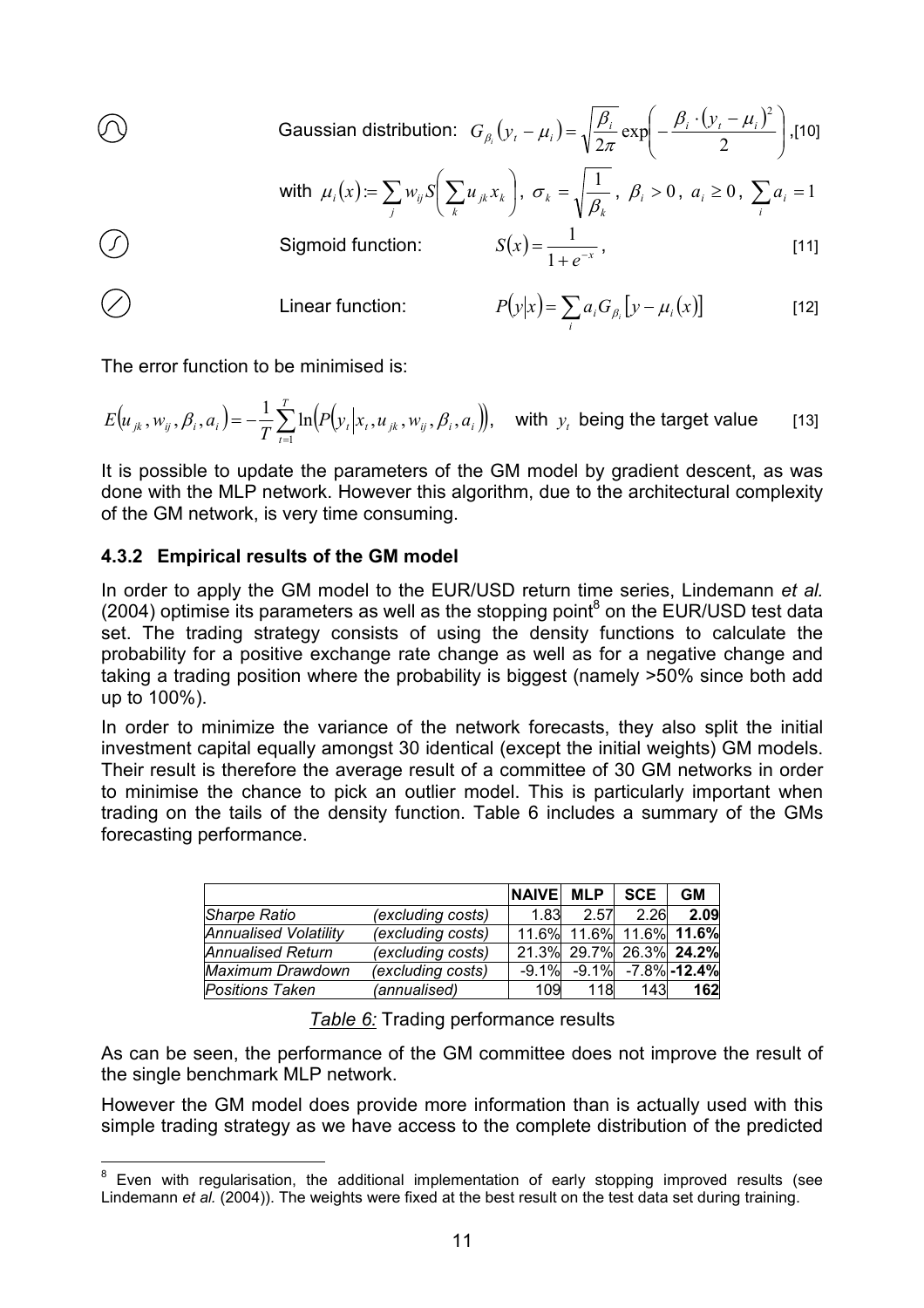move in the exchange rate. This should be helpful when applying more sophisticated strategies which are investigated in detail in section 5.

# 4.4 THE RECURRENT NETWORK

Our next model is the recurrent neural network. While a complete explanation of RNN models is beyond the scope of this paper, we present below a brief explanation of the significant differences between RNN and MLP architectures. For an exact specification of the recurrent network, see Elman (1990).

A simple recurrent network has activation feedback, which embodies short-term memory. The advantages of using recurrent networks over feedforward networks, for modelling non-linear time series, has been well documented in the past. However as described in Tenti (1996) "the main disadvantage of RNNs is that they require substantially more connections, and more memory in simulation, than standard backpropagation networks", thus resulting in a substantial increase in computational time. However having said this RNNs can yield better results in comparison to simple MLPs due to the additional memory inputs.

#### 4.4.1 The RNN architecture

A simple illustration of the architecture of an Elman RNN is presented below.



Fig. 6: Elman Recurrent neural network architecture with two nodes on the hidden layer.

#### where:

[n]  $x_t^{[n]}$   $(n = 1, 2, \dots, k + 1)$ ,  $u_t^{[1]}$ ,  $u_t^{[2]}$  are the model inputs (including the input bias node) at time  $t$  $\widetilde{\mathcal{Y}}_t$  is the recurrent model output  $d_t^{[f]}(f=1,2)$  and  $w_t^{[n]}$   $(n=1,2,\dots,k+1)$  are the network weights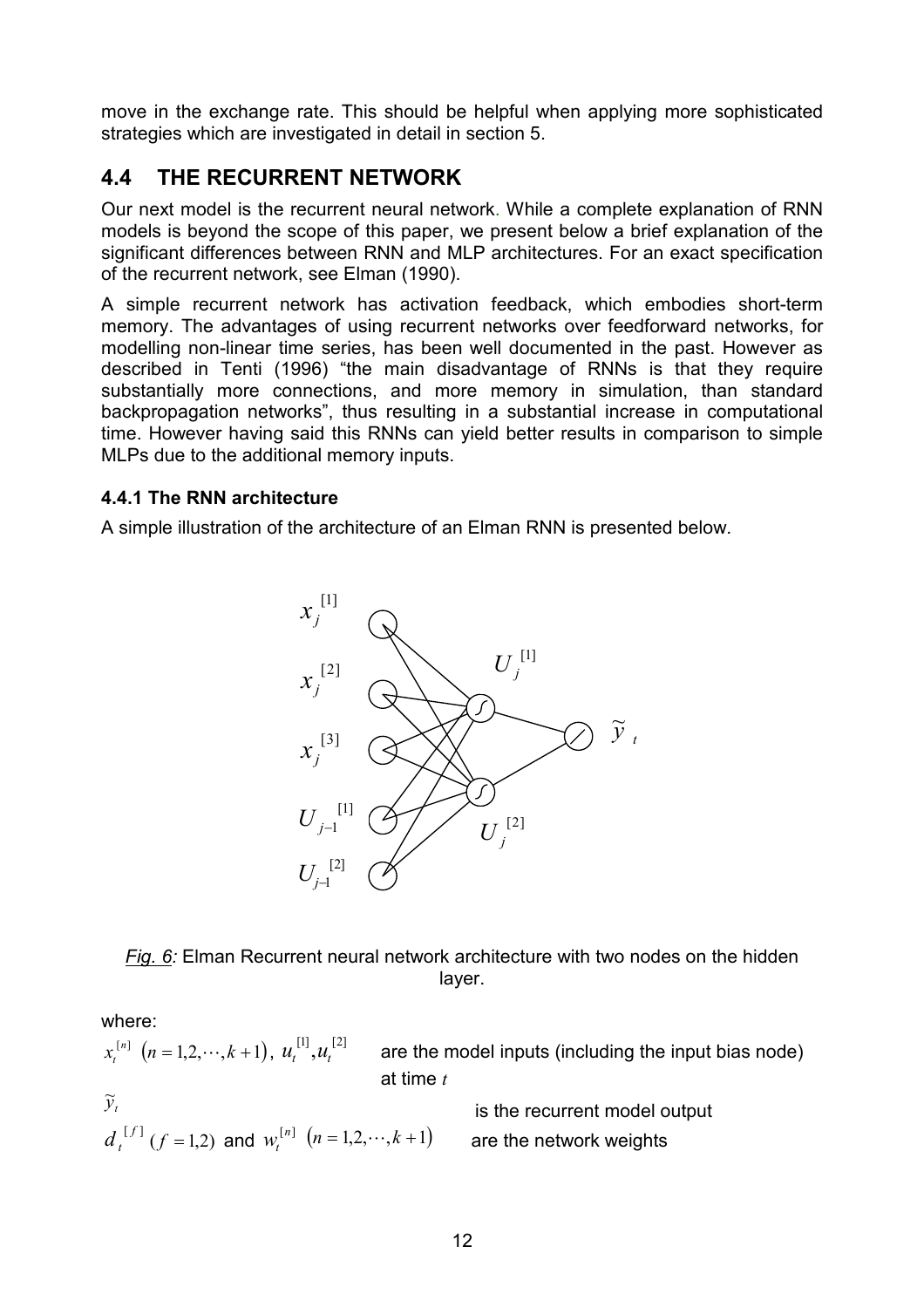$$
U_t^{[f]}
$$
  $(f = 1,2)$  is the output of the hidden nodes at time t  
\nis the transfer sigmoid function:  $S(x) = \frac{1}{1 + e^{-x}}$ , [14]  
\n  
\n
$$
\bigcirc
$$
 is the linear output function:  $F(x) = \sum_i x_i$  [15]

The error function to be minimised is:

$$
E(d_t, w_t) = \frac{1}{T} \sum_{t=1}^{T} (y_t - \widetilde{y}_t(d_t, w_t))^2
$$
\n[16]

In short, the RNN architecture can provide more accurate outputs because the inputs are (potentially) taken from all previous values (see inputs  $U_{j-1}^{[1]}$  and  $U_{j-1}^{[2]}$  in the figure above).

#### 4.4.2 Empirical results of the RNN model

The RNNs are trained with gradient descent as for the MLPs. However, the increase in the number of weights, as mentioned before, makes the training process extremely slow: to derive our results, we needed about five times the time needed with the MLPs.

Mostly for this reason, we decided to use a single network and not the average of a committee, selecting in the end the network that demonstrated the best statistical performance criteria in the test and training period<sup>9</sup>. Moreover, with this methodology our results are directly compatible with those of Dunis and Williams (2002, 2003) and the forecasting competition seems fairer. The characteristics of the network that we used are on Appendix A3.

The trading strategy is that followed for the MLP. As shown in table 7 below, the RNN has an overall performance similar to that of the MLP model.

|                              |                   | <b>NAIVE</b> | <b>MLP</b> | <b>SCE</b> | GM          | <b>RNN</b>          |
|------------------------------|-------------------|--------------|------------|------------|-------------|---------------------|
| Sharpe Ratio                 | (excluding costs) | 1.83         | 2.57       | 2.26       | 2.09        | 2.57                |
| <b>Annualised Volatility</b> | (excluding costs) | 11.6%        | 11.6%      | 11.6%      | $11.6\%$    | 11.6% l             |
| Annualised Return            | (excluding costs) | 21.3%        | 29.7%      |            | 26.3% 24.2% | $29.8\%$            |
| Maximum Drawdown             | (excluding costs) | $-9.1%$      | $-9.1\%$   | -7.8%      |             | $-12.4\%$ $-13.8\%$ |
| <b>Positions Taken</b>       | (annualised)      | 109          | 118        | 143        | 162         | 124                 |

Table 7: Trading performance results

## 4.5 THE HIGHER ORDER NEURAL NETWORK

Higher Order Neural Networks (HONNs) were first introduced by Giles and Maxwell (1987) and were called "Tensor Networks". Although the extent of their use in finance has so far been limited, Knowles et al. (2005) show that, with shorter computational times and limited input variables, "the best HONN models show a profit increase over the MLP of around 8%" on the EUR/USD time series (p. 7). For Zhang et al. (2002), a significant advantage of HONNs is that "HONN models are able to provide some rationale for the simulations they produce and thus can be regarded as "open box"

error and the network with firstly the lowest Mean Absolute Error and secondly the lowest Root Mean<br><sup>9</sup> We choose the network with firstly the lowest Mean Absolute Error and secondly the lowest Root Mean Squared Error in the training and test period. With these criteria we got the best performance in the test and the training period.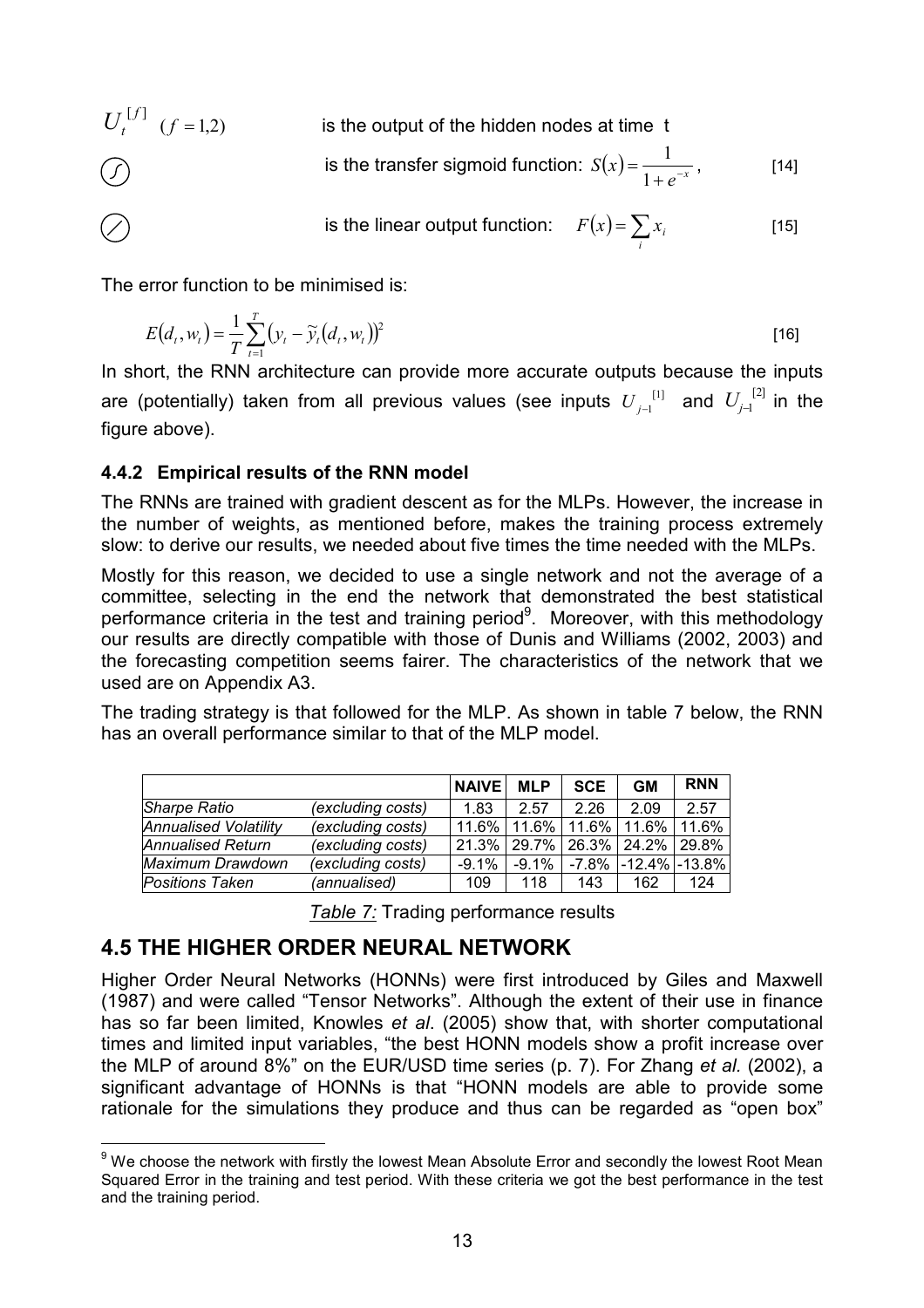rather then "black box". Moreover, HONNs are able to simulate higher frequency, higher order non-linear data, and consequently provide superior simulations compared to those produced by ANNs (Artificial Neural Networks)" (p. 188).

### 4.5.1 The HONN Architecture

While they have already experienced some success in the field of pattern recognition and associative recall<sup>10</sup>, the use of HONNs in finance is not yet widespread. The architecture of a three input second order HONN is shown below:



Fig. 7: Left, MLP with three inputs and two hidden nodes; right, second order HONN with three inputs

where: [n]  $x_{t}^{\left[n\right]}\;\left(n=1,2,\cdots,k+1\right)\;$  are the model inputs (including the input bias node) at time  $t$  $\widetilde{\mathcal{Y}}_t$  is the HONNs model output  $u_{jk}$  are the network weights are the model inputs.  $\bigcirc$  is the transfer sigmoid function:  $S(x) = \frac{1}{1+e^{-x}}$  $S(x) = \frac{1}{1+e^{-x}}$ = 1 1  $[17]$ is a linear function: i  $F(x) = \sum x_i$  [18]

The error function to be minimised is:

$$
E(u_{jk}, w_j) = \frac{1}{T} \sum_{t=1}^{T} (y_t - \widetilde{y}_t(u_{jk},))^2, \quad \text{with } y_t \text{ being the target value}
$$
 [19]

 $\overline{a}$  $10$  Associative recall is the act of associating two seemingly unrelated entities, such as smell and colour. For more information see Karayiannis et al. (1994).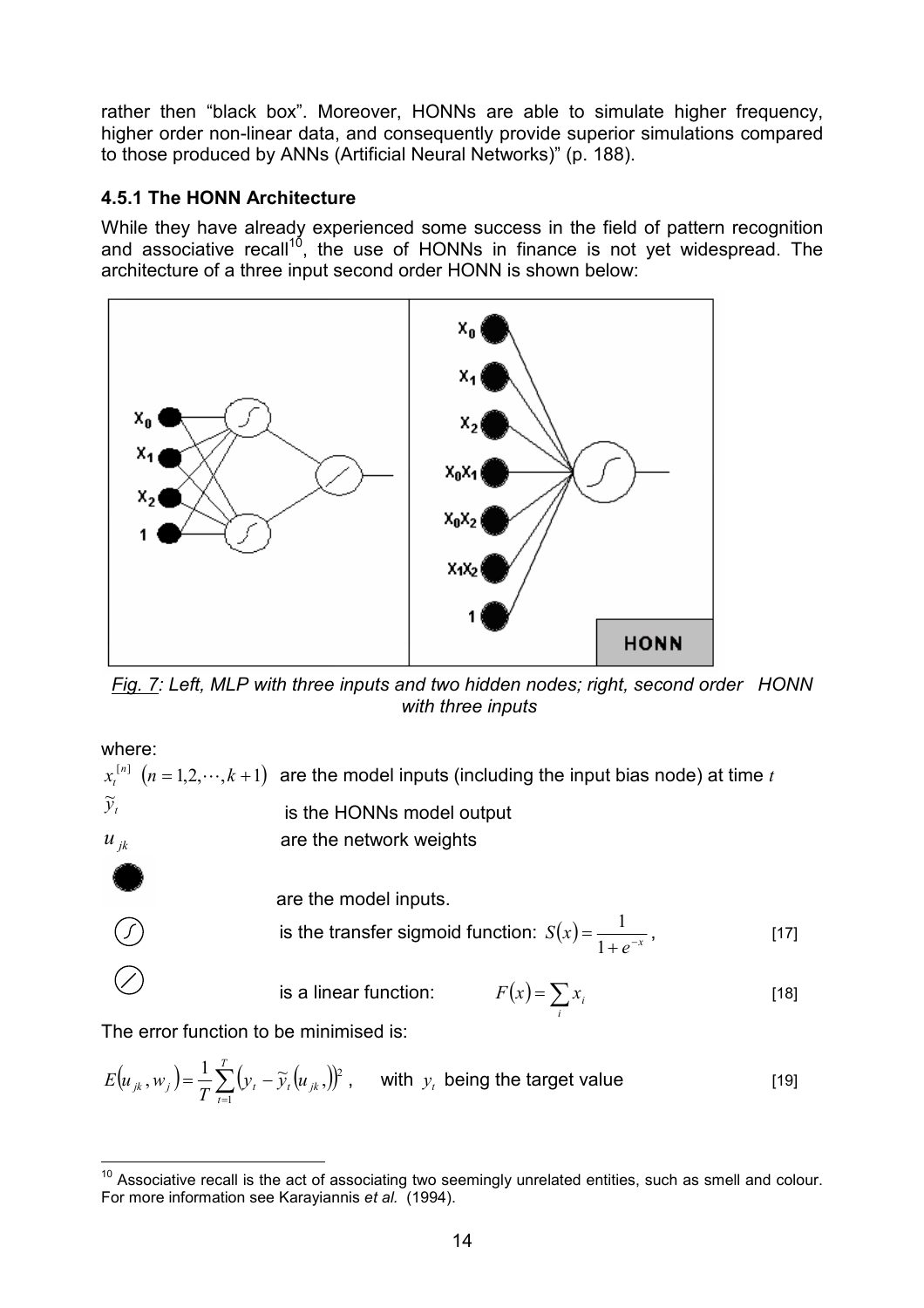HONNs use joint activation functions; this technique reduces the need to establish the relationships between inputs when training. Furthermore this reduces the number of free weights and means that HONNS are faster to train than even MLPs. However because the number of inputs can be very large for higher order architectures, orders of 4 and over are rarely used.

Another advantage of the reduction of free weights means that the problems of overfitting and local optima affecting the results of neural networks can be largely avoided. For a complete description of HONNs see Knowles et al. (2005).

### 4.5.2 Empirical results of the HONN model

We follow the same methodology as we did with RNNs for the selection of our optimal HONN and again we use a single network and not the average of a committee. The trading strategy is that followed for the MLP. A summary of our findings is presented in table 8 below while the characteristics of the network that we used are on Appendix A3.

|                              |                   | <b>NAIVE</b> | <b>MLP</b> | <b>SCE</b> | GМ            | <b>RNN</b> | <b>HONN</b> |
|------------------------------|-------------------|--------------|------------|------------|---------------|------------|-------------|
| <b>Sharpe Ratio</b>          | (excluding costs) | 1.83         | 2.57       | 2.26       | 2.09          | 2.57       | 2.58        |
| <b>Annualised Volatility</b> | (excluding costs) | 11.6%        | 11.6%      | $11.6\%$   | 11.6% l       | 11.6%      | 11.6%       |
| <b>Annualised Return</b>     | (excluding costs) | 21.3%        | 29.7%      |            | 26.3%   24.2% | 29.8%      | 29.8%       |
| Maximum Drawdown             | (excluding costs) | -9.1%        | $-9.1\%$   |            | -7.8% -12.4%  | $-13.8\%$  | $-9.2%$     |
| <b>Positions Taken</b>       | (annualised)      | 109          | 118        | 143        | 162           | 124        | 129         |

Table 8: Trading performance results

We can see that our results slightly improve with the introduction of HONNs and that in general terms HONNs, the Recurrent and the MLP seems to have the same forecasting strength on this specific dataset.

# 4.6 THE PSI SIGMA NETWORK

Psi Sigma networks can be considered as a class of feedfoward fully connected HONNs. First introduced by Ghosh and Shin (1991), the Psi Sigma network utilizes product cells as the output units to indirectly incorporate the capabilities of higher-order networks while using a fewer number of weights and processing units. Their creation was motivated by the need to create a network combining the fast learning property of single layer networks with the powerful mapping capability of HONNs while avoiding the combinatorial increase in the required number of weights. While the order of the more traditional HONN architectures is expressed by the complexity of the inputs, in the context of Psi Sigma, it is represented by the number of hidden nodes.

## 4.6.1 The Psi Sigma architecture

In a Psi Sigma network the weights from the hidden to the output layer are fixed to 1 and only the weights from the input to the hidden layer are adjusted, something that greatly reduces the training time. Moreover, the activation function of the nodes in the hidden layer is the summing function while the activation function of the output layer is a sigmoid. The figure below shows a Psi Sigma with one output layer.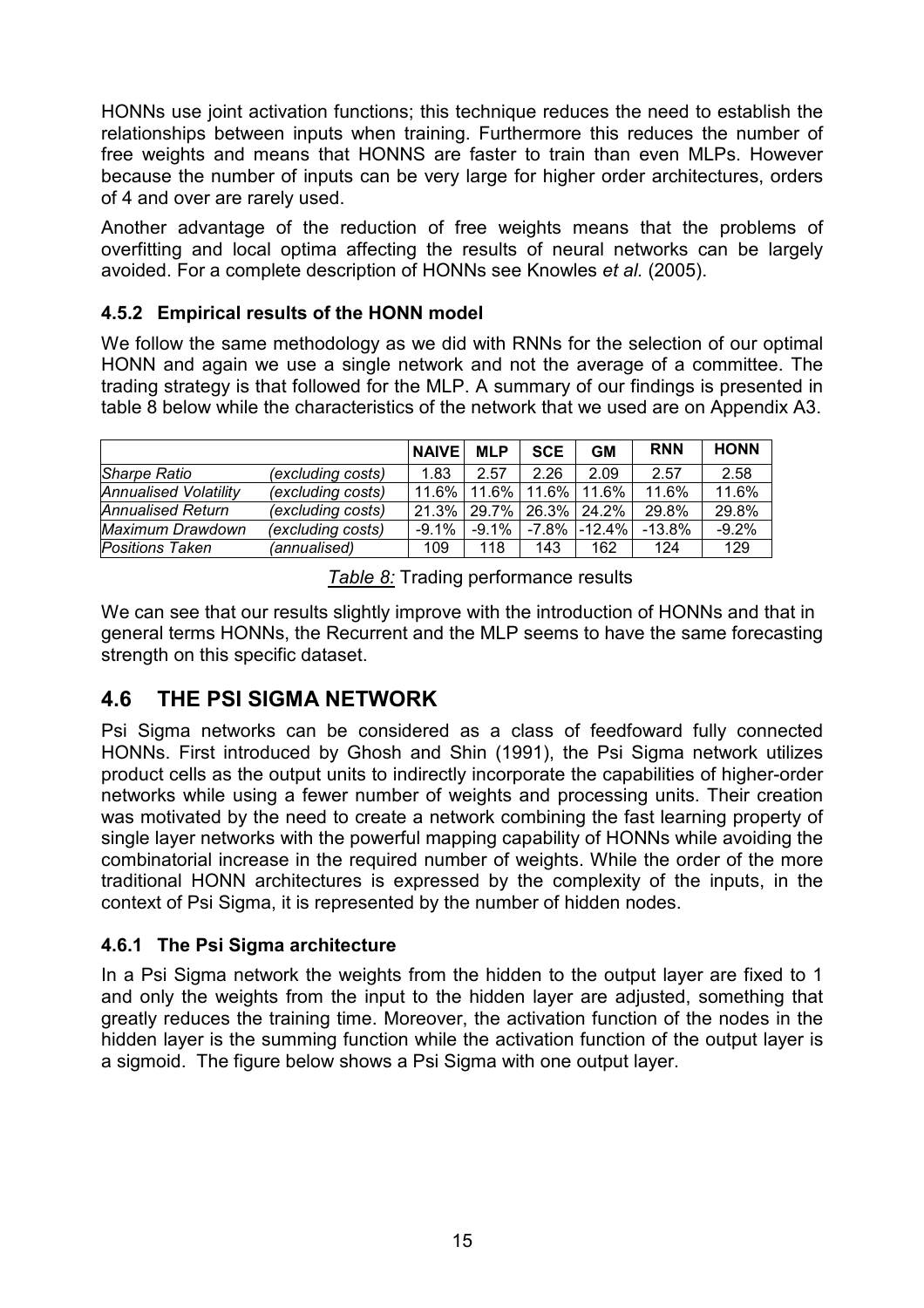



#### where:

|                             |                                   | $x, (n = 1, 2, \dots, k + 1)$ are the model inputs (including the input bias node) |      |
|-----------------------------|-----------------------------------|------------------------------------------------------------------------------------|------|
| $\widetilde{\mathcal{Y}}_t$ |                                   | is the Psi Sigma output                                                            |      |
| $W_i$                       |                                   | is the adjustable weights                                                          |      |
|                             | $h(x) = \sum x_i$                 | is the hidden layer activation function                                            | [20] |
|                             | $\sigma(x) = \frac{1}{1+e^{-xc}}$ | is the output unit adaptive sigmoid activation function                            | [21] |
|                             |                                   | with c the adjustable term                                                         |      |

The error function to be minimised is:

 $(c, w_j) = \frac{1}{T} \sum_{t=1}^{T} (y_t - \widetilde{y}_t(w_k, c))^2$  $=\frac{1}{x} \sum_{i=1}^{T} (y_i$ t  $\tilde{y}_j = \frac{1}{T} \sum (y_t - \widetilde{y}_t(w_k, c))$ T  $E(c, w$ 1  $(v, w_j) = \frac{1}{T} \sum_{i=1}^{T} (y_i - \widetilde{y}_i(w_k, c))^2$  with  $y_i$  being the target value [22] For example let us consider a Psi Sigma network which is fed with a N+1 dimensional input vector  $x = (1, x_1, ..., x_N)^T$ . These inputs are weighted by K weight factors  $w_j = (w_{0j}, w_{1j}, ..., w_{Nj})^T$ ,  $j = 1, 2, ...K$  and summed by a layer of K summing units, where K is the desired order of the network. So the output of the j-th summing unit,  $h_{_f}$  in

the hidden layer, is given by:  $h_j = w_j^T x = \sum_{k=1}^N w_{kj} x_k + ...$ k  $k$ j $\lambda_k$  v $\delta$ j  $h_{j} = w_{j}^{T} x = \sum w_{kj} x_{k} + w_{j}$ 1 ,j=1,2,..., K while the output  $\widetilde{y}$ of the network is given by  $\widetilde{y} = \sigma(\prod^{\text{K}}$ = = 1  $\widetilde{y} = \sigma(\prod h_i)$ j  $\widetilde{y} = \sigma(\prod h_j)$  (in our case we selected for  $\sigma$  the sigmoid function  $\sigma(x) = \frac{1}{1+e^{-xc}}$  $f(x) = \frac{1}{1+e^{-x}}$ = 1  $\sigma(x) = \frac{1}{1-x^2}$  [21]). Note that by using products in the output layer we directly incorporate the capabilities of higher order networks with a smaller number of weights and processing units. For example, a k-th degree HONN with d inputs needs  $\sum_{i=0}^{k} \frac{(d+i-1)}{i!*(d+1)}$  $\sum_{i=0}^{n} i! * (d)$  $d + i$  $\frac{1}{0}$  i!\*(d + 1)!  $\frac{(d+i-1)!}{(d+i-1)!}$  weights if all products of up to k components are to be incorporated while a similar Psi Sigma network needs only (d+1)\*k weights. Also note that the sigmoid function is neuron adaptive. As the network is trained not only the weights but also c in [21] is adjusted. This strategy seems to provide better fitting properties and increases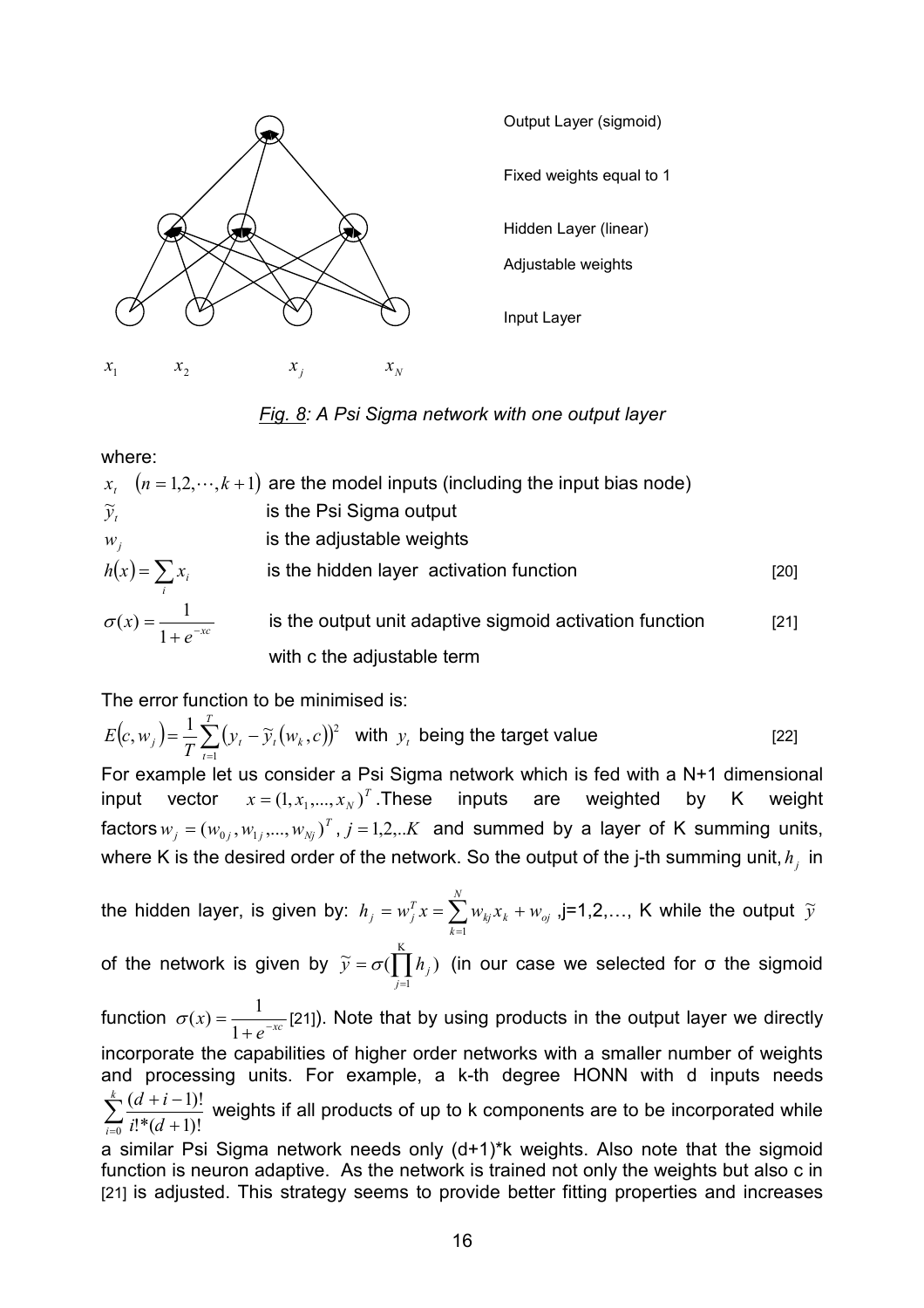the approximation capability of a neural network by introducing an extra variable in the estimation, compared to classical architectures with sigmoidal neurons (Vecci et al. (1998)).

## 4.6.2 Empirical results of the Psi Sigma model

The price for the flexibility and speed of Psi Sigma networks is that they are not universal approximators. We need to choose a suitable order of approximation (or else the number of hidden units) by considering the estimated function complexity, amount of data and amount of noise present. To overcome this, our code runs simulations for orders two to six and we then select the best network based on statistical criteria on the test and training sample as for the RNN and HONN models. The characteristics of the network that we used are presented on Appendix A3.The trading strategy is that followed for the MLP. A summary of our findings is presented in table 9 below.

|                              |                   | <b>NAIVE</b> | <b>MLP</b> | <b>SCE</b>  | GM           | <b>RNN</b> | <b>HONN</b> | Psi Sigma |
|------------------------------|-------------------|--------------|------------|-------------|--------------|------------|-------------|-----------|
| <b>Sharpe Ratio</b>          | (excluding costs) | 1.83         | 2.57       | 2.26        | 2.09         | 2.57       | 2.58        | 2.55      |
| <b>Annualised Volatility</b> | (excluding costs) | $11.6\%$     | $11.6\%$   | $11.6\%$    | 11.6%        | 11.6%      | 11.6%       | 11.6      |
| <b>Annualised Return</b>     | (excluding costs) | $21.3\%$     |            | 29.7% 26.3% | 24.2%        | 29.8%      | 29.8%       | 29.5%     |
| Maximum Drawdown             | (excluding costs) | $-9.1\%$     | $-9.1\%$   |             | -7.8% -12.4% | $-13.8\%$  | $-9.2\%$    | $-5.9%$   |
| <b>Positions Taken</b>       | (annualised)      | 109          | 118        | 143         | 162          | 124        | 129         | 133       |

Table 9: Trading performance results

Once again our results are similar to those obtained by Dunis and Williams (2002, 2003) with a MLP. The theoretical advantage of Psi Sigma and HONN models to capture higher order correlations in the data could make us believe that our results would be significantly better than the ones achieved with the MLP and RNN models and this was not the case. However, the other major theoretical advantage of Psi Sigma networks, namely their speed, was clearly confirmed as we achieved about the same results as the HONNs and the RNNs with respectively half and one tenth of their training time.

# 5. TRADING COSTS, FILTERS AND LEVERAGE

Up to now, we have presented the trading results of all our models without considering transaction costs. Since some of our models trade quite often, taking transaction costs into account might change the whole picture.

We therefore introduce transaction costs as well as a filtered trading strategy for each model. The aim is to devise a trading strategy filtering only those trades which have a high probability of being successful. This should help to reduce the negative effect of transaction costs as trades with an expected gain lower than the transaction costs should be omitted.

# 5.1 TRANSACTION COSTS

The transaction costs for a tradable amount, say USD 5-10 million, are about 3 pips (0.0003 EUR/USD) per trade (one way) between market makers. But, as noted by Dunis and Williams (2002, 2003), since the EUR/USD time series is a series of bid rates, we have to pay the costs only one and not two times per taken position.

With an average exchange rate of EUR/USD of 0.8971 for the out-of-sample period, a cost of 3 pips is equivalent to an average cost of 0.033% per position.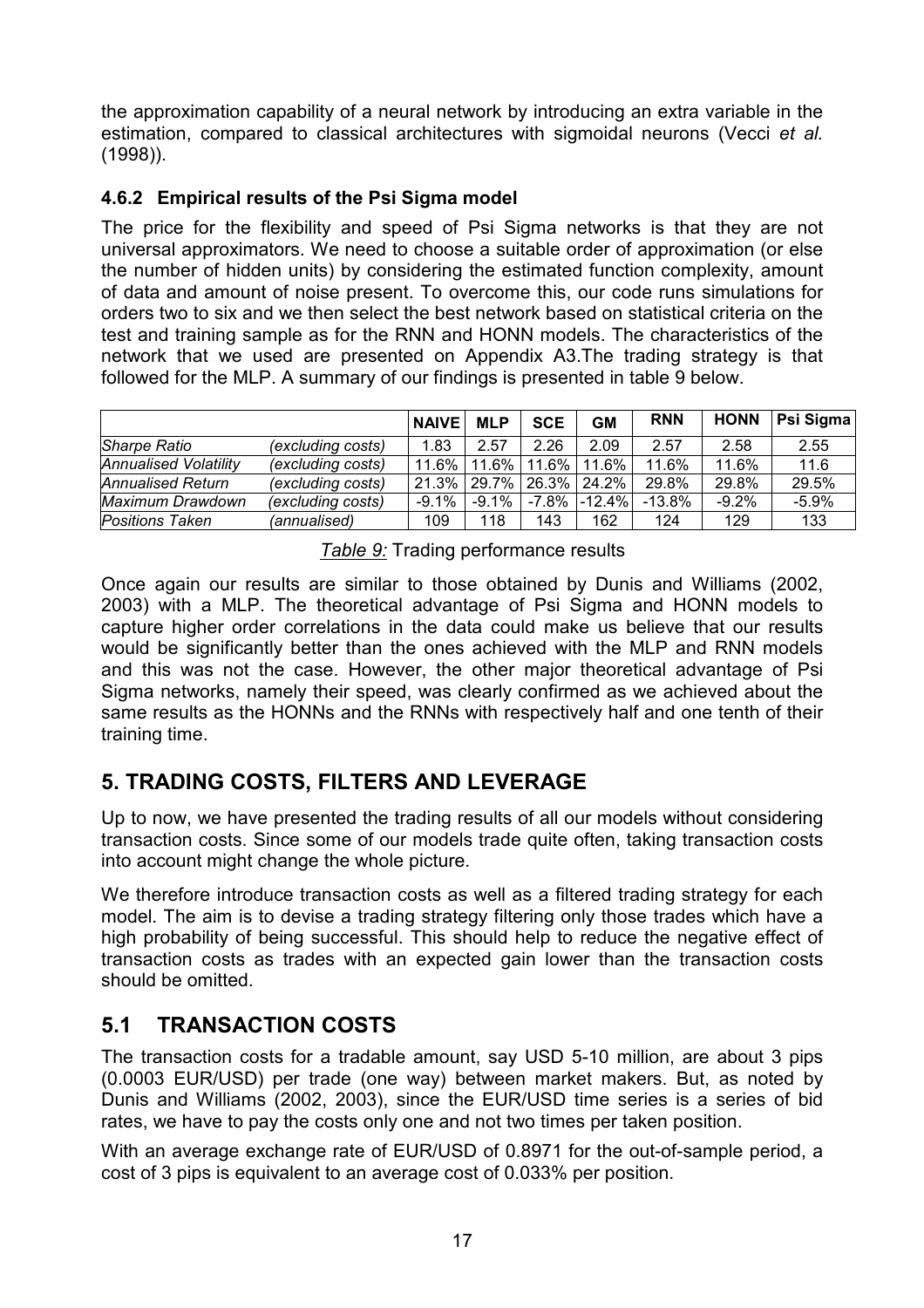# 5.2 CONFIRMATION FILTER STRATEGIES

## 5.2.1 Confirmation Filters

We now introduce trading strategies devised to filter out those trades with expected returns below the 0.033% transaction cost. Due to the architecture of our models, the trading strategy for the MLP, the RNN, the Psi Sigma and the HONN networks consists of one single parameter while the strategy applied to the SCE and GM model uses two parameters. This is because of the additional available information which the SCE and GM models offer in terms of probability distributions.

Up to now, the trading strategies applied to the models use a zero threshold: they suggest to go long when the forecast is above zero and to go short when the forecast is below zero. In the following, we examine how the models behave if we introduce a threshold d around zero (see figure 9) and what happens if we vary that threshold.

The filter rule for the MLP, RNN, HONN and Psi Sigma models is presented in figure 9 below.



Fig. 9: Filtered trading strategy with one single parameter

Since the forecast of the SCE and GM models provide more information than the other models, we are able to introduce a second parameter for the trading strategy, which is the probability level.

As a result, and following Lindemann et al. (2004), all those trading signals are filtered out which are (a) not indicating a price move (in either direction) bigger than the threshold d (which has to be a multiple of the bin size in the SCE case) and in addition (b) not indicating a probability higher than  $x\%$  for the forecast price move (which is the sum of the histogram bars for the SCE model and the space under the density function curve for the GM model). If both conditions are fulfilled at the same time for an up- as well as for a downmove, the strategy picks the trading signal with the higher probability.



Fig. 10: Filtered trading strategy for the SCE model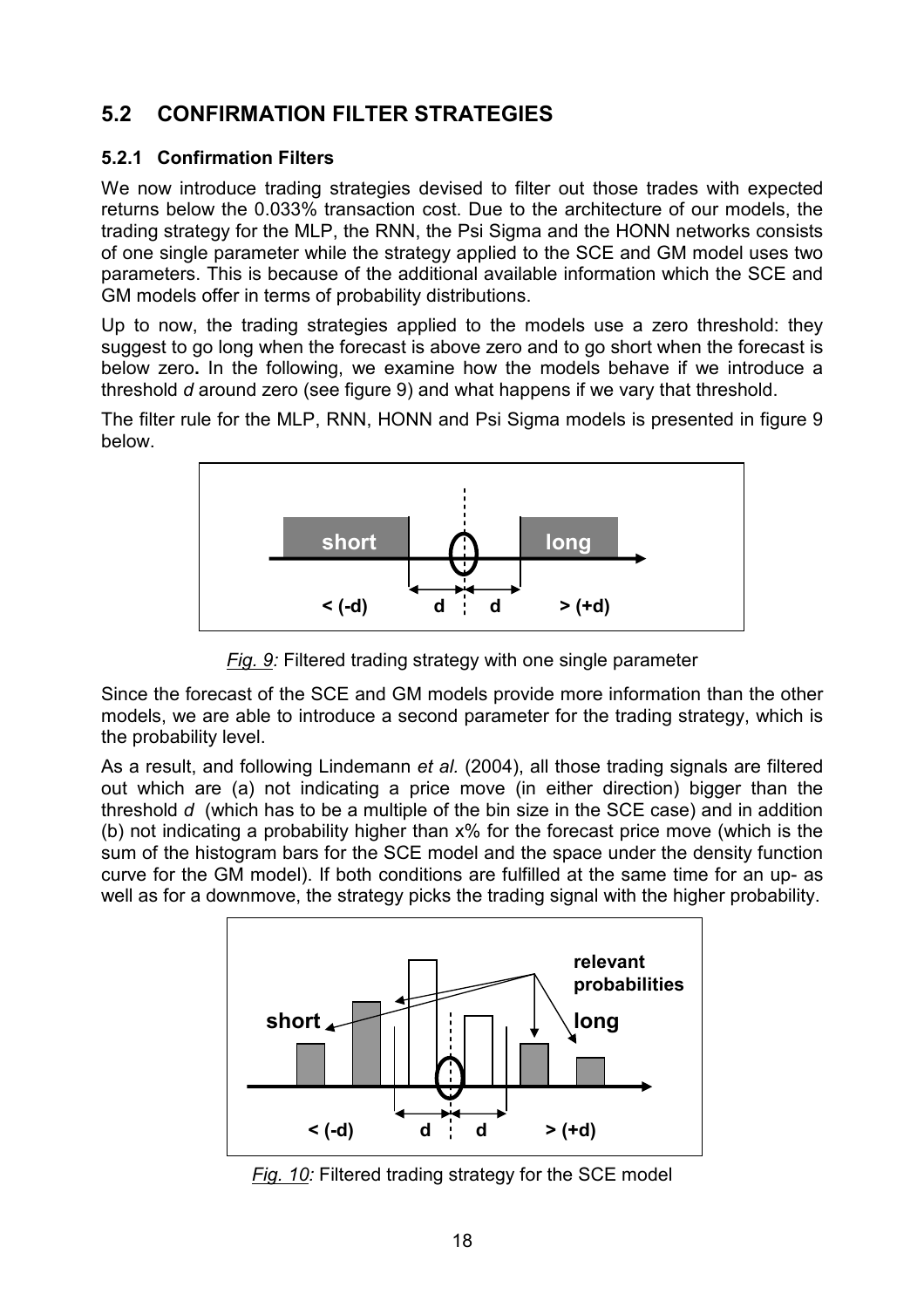

Fig. 11: Filtered trading strategy for the GM model

The thresholds chosen by Lindemann et al. (2004) for the GM, the Softmax and the MLP networks are given in table 10 below.

| <b>Model</b> | Threshold (d) |                          |  |  |  |  |  |  |
|--------------|---------------|--------------------------|--|--|--|--|--|--|
| MI P         | $= 0.00$      |                          |  |  |  |  |  |  |
| SCE          | $= 0.25$      | (move size $>  0.3\% $ ) |  |  |  |  |  |  |
| GМ           | $= 0.00$      | (probability $> 0.0\%$ ) |  |  |  |  |  |  |

| Table 10: Chosen parameters in Lindemann et al. (2004) |
|--------------------------------------------------------|
|--------------------------------------------------------|

### 5.2.2 Empirical Results of the RNN, HONN and Psi Sigma models

Following the methodology of Lindemann et al. (2004), we proceed with the selection of the optimal thresholds. Taking the test period results, we choose the threshold that gives the higher return and Sharpe ratio. Our chosen parameters are presented in the table below while the detailed results leading to their choice are documented in Appendix A.4.

| Model       | Threshold (d) |
|-------------|---------------|
| RNN         | $= 0.00$      |
| <b>HONN</b> | $= 0.00$      |
| Psi Sigma   | $= 0.00$      |

Table 11: Chosen parameters for each trading strategy

For all networks, we leave the threshold at zero (d=0.0) since the profit on the test dataset is largest at this value. The value of d=0.1 looks promising in the case of Psi Sigma from a Sharpe ratio point of view but the lower level of profit deterred us from choosing it as a threshold. We stick therefore to d=0.0 in all cases.

A summary of the out-of-sample trading performance of our three models benchmarked against the Naïve, the MLP, the SCE and the GM networks using the selected thresholds as reported by Dunis and Williams (2002, 2003) and Lindemann et al. (2004) is presented in table 12 below.

We can see that the MLP, the RNN, the HONN and the Psi Sigma networks show about the same performance based on the annualised return and the Sharpe ratio. However, it is worth mentioning that the time used to derive these results with the Psi Sigma network is half that needed with HONNs and one tenth that needed with RNNs.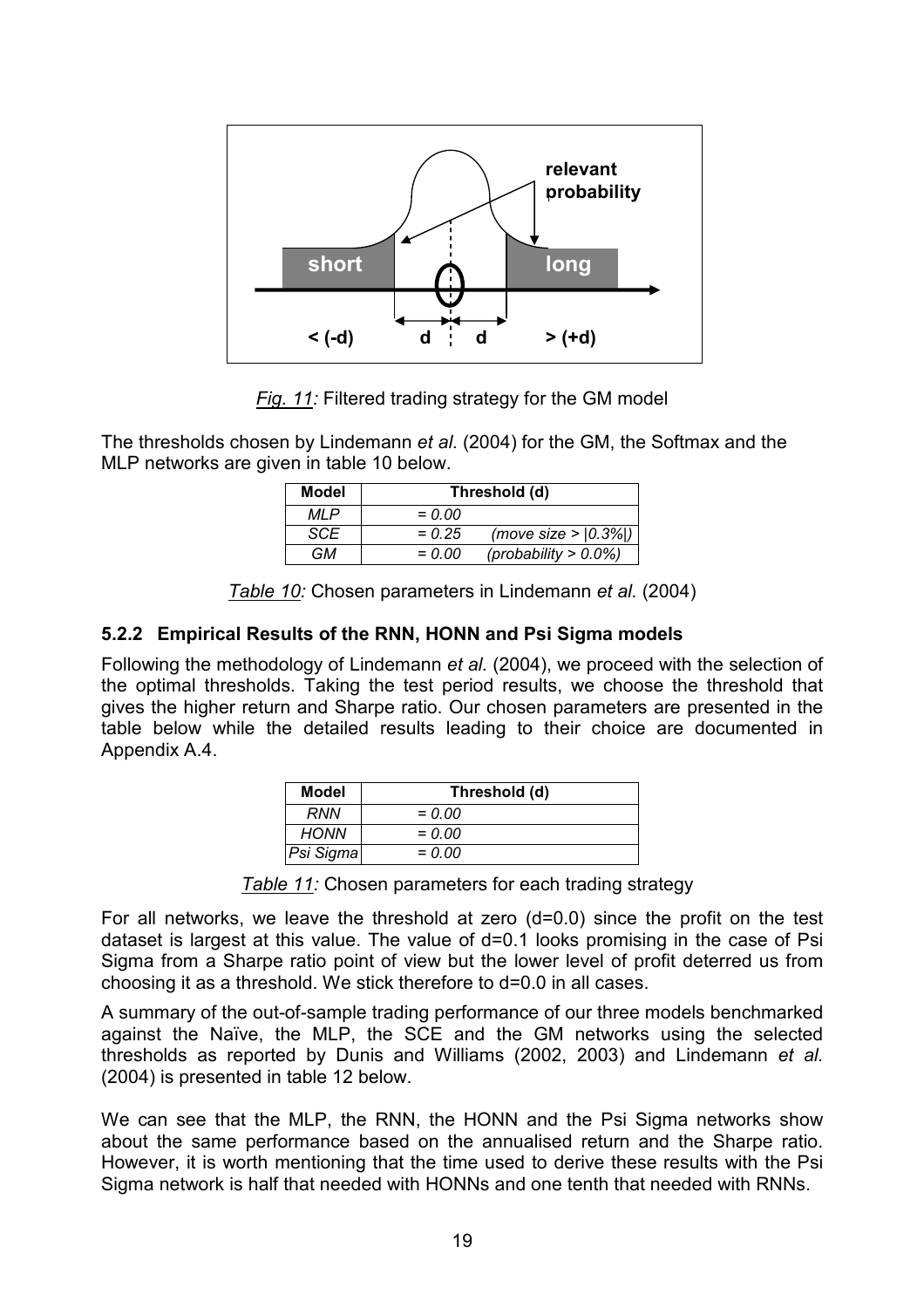|                              | <b>NAIVE</b> | <b>MLP</b> | <b>SCE</b> | <b>GM</b> | <b>RNN</b> | <b>HONN</b> | Psi<br>Sigma |
|------------------------------|--------------|------------|------------|-----------|------------|-------------|--------------|
| <b>Sharpe Ratio</b>          |              |            |            |           |            |             |              |
| (excluding costs)            | 1.83         | 2.57       | 2.67       | 2.09      | 2.57       | 2.58        | 2.55         |
| <b>Annualised Volatility</b> |              |            |            |           |            |             |              |
| (excluding costs)            | 11.6%        | 11.6%      | 8.5%       | 11.6%     | 11.6%      | 11.6%       | 11.6%        |
| <b>Annualised Return</b>     |              |            |            |           |            |             |              |
| (excluding costs)            | 21.3%        | 29.7%      | 22.7%      | 24.2%     | 29.8%      | 29.8%       | 29.5%        |
| Maximum Drawdown             |              |            |            |           |            |             |              |
| (excluding costs)            | $-9.1%$      | $-9.1%$    | $-5.7\%$   | $-12.4%$  | $-13.8%$   | $-9.2%$     | $-5.9%$      |
| <b>Positions Taken</b>       |              |            |            |           |            |             |              |
| (annualised)                 | 109          | 118        | 120        | 162       | 124        | 129         | 133          |
| Transaction costs            |              |            |            |           |            |             |              |
|                              | 3.6%         | 3.9%       | 3.9%       | 5.3%      | 4.0%       | 4.3%        | 4.4%         |
| <b>Annualised Return</b>     |              |            |            |           |            |             |              |
| (including costs)            | 17.7%        | 25.8%      | 18.8%      | 18.9%     | 25.7%      | 25.6%       | 25.1%        |

Table 12: Out-of-sample results for the chosen parameters

#### 5.3 Leverage to exploit high Sharpe ratios

As we have seen, the application of a filtered trading strategy does not improve the results in this case, since all 3 models stick to a threshold of zero. The question then is whether we can gain higher risk-adjusted profits by using leverage.

The leverage factors applied are calculated in such a way that each model has a common volatility of 10% $11$  on the test data set.

Since we now have additional information (which is the leveraged trading results based on the test dataset), we can rethink our former choice of thresholds. The thresholds that we select in the end are presented in the table below while an insight about our selection process can been found in Appendix A.4.

| <b>Model</b> | Threshold (d) |
|--------------|---------------|
| <b>RNN</b>   | $= 0.05$      |
| <b>HONN</b>  | $= 0.00$      |
| Psi Sigma    | $= 0.00$      |

Table 13: Parameters for the leveraged trading strategies

For the HONN and the Psi Sigma network we leave the threshold at 0 as the profit is maximized for this value on the test dataset. For the RNN we choose  $d = 0.05$  which gives the highest profit and Sharpe ratio on the test dataset and filters out only 3 trades per year.

The thresholds reported by Lindemann et al. (2004) who follow the same methodology are presented in table 14 below.

| Model      | Threshold (d)                      |  |  |  |  |  |  |  |  |
|------------|------------------------------------|--|--|--|--|--|--|--|--|
| MI P       | $= 0.05$                           |  |  |  |  |  |  |  |  |
| <b>SCE</b> | (move size $>$ [0.3%])<br>$= 0.25$ |  |  |  |  |  |  |  |  |
| GМ         | $(probability = 0.25)$<br>$= 0.35$ |  |  |  |  |  |  |  |  |

Table 14: Parameters for the leveraged trading strategies

 $\overline{a}$  $11$  Since most of the models (using a threshold of zero) have a volatility of about 10%, we have chosen this level as our basis. The leverage factors retained are given in table 12 below.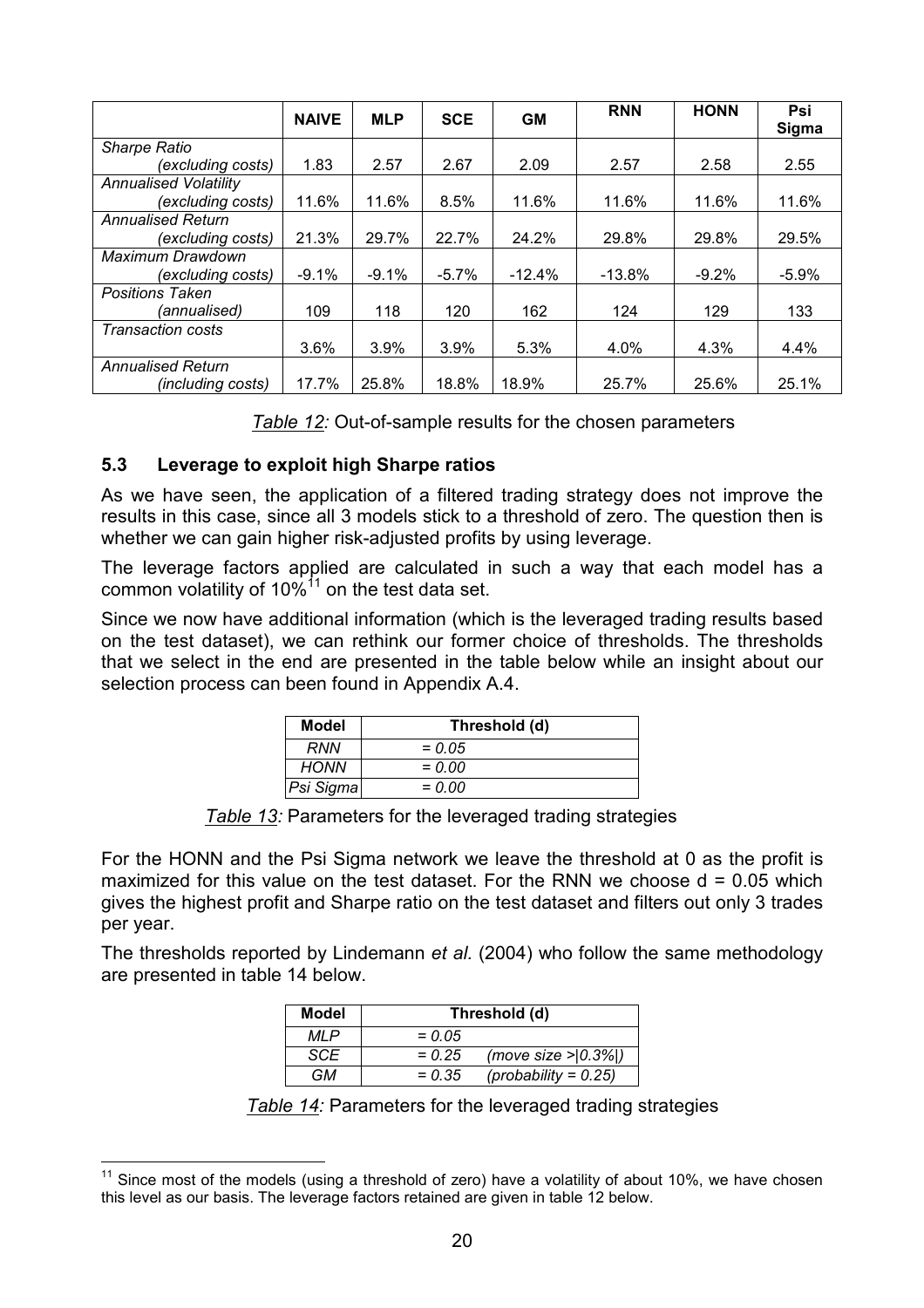The transaction costs are calculated by taking 0.033% per position into account, while the costs of leverage (interest payments for the additional capital) are calculated with 4% p.a. (that is 0.016% per trading day<sup>12</sup>). Our final results are presented in table 15 below.

|                                               |              |            |            |           |            |             | Psi     |
|-----------------------------------------------|--------------|------------|------------|-----------|------------|-------------|---------|
|                                               | <b>NAIVE</b> | <b>MLP</b> | <b>SCE</b> | <b>GM</b> | <b>RNN</b> | <b>HONN</b> | Sigma   |
| <b>Sharpe Ratio</b>                           |              |            |            |           |            |             |         |
| $(excluding costs)^{13}$                      | 1.83         | 2.30       | 2.67       | 3.80      | 2.57       | 2.58        | 2.55    |
| <b>Annualised Volatility</b>                  |              |            |            |           |            |             |         |
| (excluding costs)                             | 11.9%        | 13.4%      | 12.5%      | 12.2%     | 11.9%      | 12.3%       | 11.9%   |
| <b>Annualised Return</b>                      |              |            |            |           |            |             |         |
| (excluding costs)                             | 21.8%        | 30.8%      | 33.2%      | 46.4%     | 30.7%      | 31.7%       | 30.4%   |
| Maximum Drawdown                              |              |            |            |           |            |             |         |
| (excluding costs)                             | $-9.3%$      | $-10.3%$   | $-8.5%$    | $-11.3%$  | $-14.3%$   | $-9.8%$     | $-6.1%$ |
| Leverage Factor                               | 1.03         | 1.62       | 1.46       | 3.99      | 1.03       | 1.03        | 1.03    |
| <b>Positions Taken</b>                        |              |            |            |           |            |             |         |
| (annualised)                                  | 109          | 89         | 120        | 6814      | 121        | 129         | 133     |
| Transaction and                               |              |            |            |           |            |             |         |
| leverage costs                                | 3.7%         | 6.1%       | 7.1%       | 12.5%     | 4.0%       | 4.3%        | 4.6%    |
| <b>Annualised Return</b><br>(including costs) | 18.1%        | 24.7%      | 26.1%      | 33.9%     | 26.7%      | 27.0%       | 25.8%   |

Table 15: Trading performance - final results<sup>15</sup>

As can be seen from table 15, GM networks are able to take advantage of the combination of a confirmation filter and leverage and to deliver higher Sharpe ratios and returns. HONNs achieve the highest annualised return net of transaction costs among the other five competing models while the Psi Sigma, the RNN and the SCE models achieve similar performances. It seems that the ability of HONNs and Psi Sigma to capture higher order correlations within our dataset and the ability of the RNN

Not taken into account are the following effects:

 $\overline{\phantom{a}}$  $12$  The interest costs are calculated by considering a 4% interest rate p.a. divided by 252 trading days. In reality, leverage costs also apply during non-trading days so that we should calculate the interest costs using 360 days per year. But for the sake of simplicity, we use the approximation of 252 trading days to spread the leverage costs of non-trading days equally over the trading days. This approximation prevents us from keeping track of how many non-trading days we hold a position.

 $13$  The calculation is done without transaction and leverage costs due to a better comparability to other published numbers (which are generally calculated in this way).

 $14$  The SCE and GM committees have actually taken more trades than reported in the table above (e.g. the GM model has actually taken 134 positions). The reason why Lindemann et al. (2004) report a smaller number of trades is that SCE and GM committees are able to invest less than 100% of their total capital per position (this is due to the fact that the position size is determined by the average number of committee members generating a trading signal). Since our transaction costs of 0.033% per position are based on the assumption of 100% of invested total capital, we have to recalculate the 134 positions of partially invested total capital into the equivalent number of positions with 100% of invested capital (which are the above shown 68 positions).

a) The interest that could be earned during times where the capital is not traded [non-trading days] and could therefore be invested;

b) The SCE and GM committees are not forced to use 100% of their capital when trading (leaving out a leverage factor <1), since the amount is determined by the average forecast of the 30 models. If the committees invest therefore only a few per cent of the capital available but apply the leverage factor (>1), the additional capital has not to be borrowed (since there is still own money available) and therefore leverage costs would not be incurred. Those 'savings' are not taken into account here.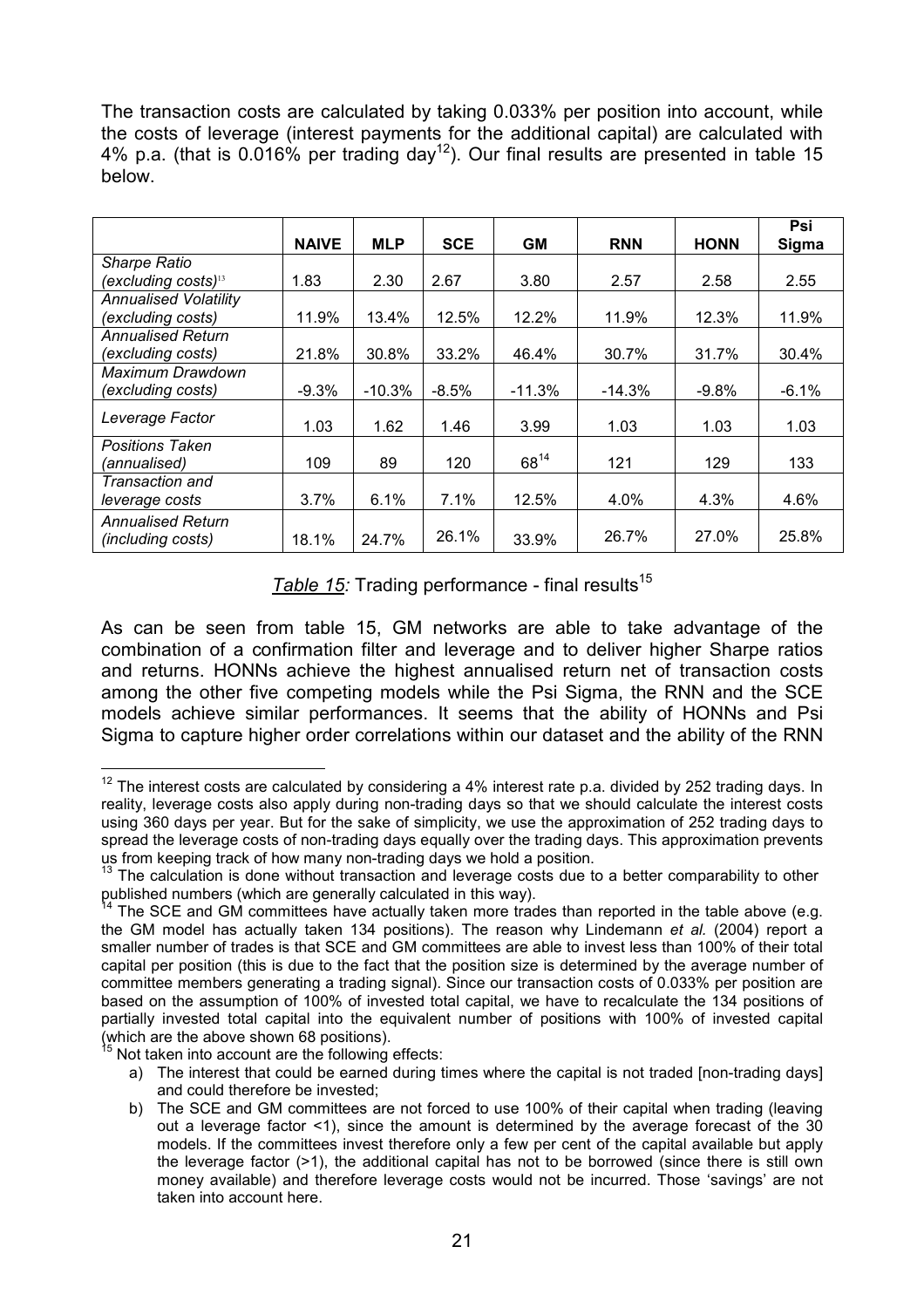to embody short term memory does not help them to exploit the leverage and the confirmation filter and to achieve higher trading performance. Overall, our three models perform remarkably well (see table 12), however they do not manage to take advantage of more sophisticated trading strategies using confirmation filters and leverage contrary to density distribution networks (see table 15).

## 6. CONCLUDING REMARKS

In this paper, we apply Recurrent, Higher Order and Psi Sigma neural networks to a one-day-ahead forecasting and trading task of the EUR/USD time series. We develop these different prediction models over the period October 1994 - May 2000 and validate their out-of-sample trading efficiency over the following period from May 2000 through July 2001. Our results are benchmarked against those of the Gaussian Mixture, the Softmax Entropy and the Multi-layer Perceptron models presented by Dunis and Williams (2002, 2003) and Lindemann et al. (2004) who study the same series over the same time period.

Trading strategies that should filter out potentially unsuccessful trades by using a confirmation threshold have not worked out and the Psi Sigma, HONN and RNN models fail to exploit leverage for the asset and time period under review.

Nevertheless, the trading results of the Psi Sigma, HONN and RNN models are similar to the best model of Dunis and Williams (2002, 2003), the MLP, when applied without confirmation filter and leverage. When more sophisticated trading strategies are applied, our results are not improved significantly although HONNs still perform remarkably.

It is also important to note that the Psi Sigma network which presents similar results to HONNs and RNNs needs far less training time than all other network architectures, a much desirable feature in a real-life quantitative investment and trading environment: in the circumstances, our results should go some way towards convincing a growing number of quantitative fund managers to experiment beyond the bounds of the traditional MLP model.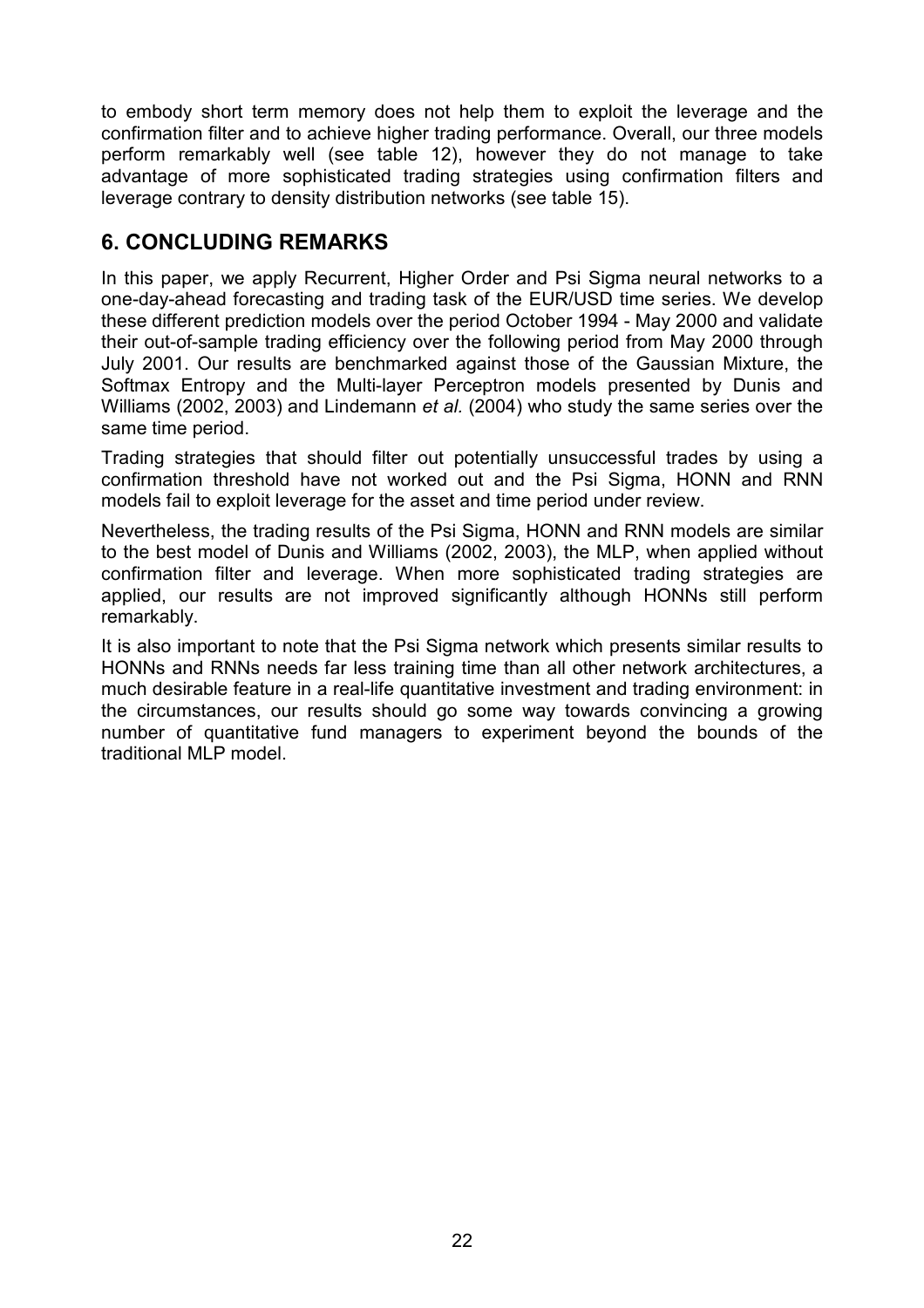## APPENDIX

#### A.1 Performance measures

The performance measures are calculated as follows<sup>16</sup>:

| Performance<br><b>Measure</b> | <b>Description</b>                                                                   |  |
|-------------------------------|--------------------------------------------------------------------------------------|--|
| <b>Annualised Return</b>      | $R^{A} = 252 * \frac{1}{N} \sum_{i=1}^{N} R_{i}$                                     |  |
|                               | with $R_i$ , being the daily return                                                  |  |
| <b>Cumulative Return</b>      | $R^C = \sum_{t=1}^{N} R_t$                                                           |  |
| Annualised<br>Volatility      | $\sigma^A = \sqrt{252} * \sqrt{\frac{1}{N-1}} * \sum_{i=1}^N (R_i - \overline{R})^2$ |  |
| <b>Sharpe Ratio</b>           | $SR = \frac{R^A}{\sigma^A}$                                                          |  |
|                               | Maximum negative value of $\sum (R_t)$ over the period                               |  |
| Maximum<br>Drawdown           | $MD = \lim_{i=1,\cdots,t; t=1,\cdots,N} \left( \sum_{i=i}^{t} R_i \right)$           |  |

Table 16: Trading simulation performance measures

### A.2 Results of alternative benchmark models

|                       |                   |         |       |             | NAIVE MACD ARMA LOGIT         | <b>MLP</b> |
|-----------------------|-------------------|---------|-------|-------------|-------------------------------|------------|
| Sharpe Ratio          | (excluding costs) | 1.83    | 0.97  | 1.10        | 1.81                          | 2.57       |
| Annualised Volatility | (excluding costs) |         |       |             | 11.6%   11.7%   11.7%   11.6% | 11.6%      |
| Annualised Return     | (excluding costs) |         |       |             | 21.3%   11.3%   12.9%   21.1% | 29.7%      |
| Maximum Drawdown      | (excluding costs) | $-9.1%$ | -7.8% | $ -10.1\% $ | -5.8%                         | $-9.1\%$   |
| Positions Taken       | (annualised)      | 109     | 22    | 112         | 123                           | 118        |

Table 17: Out-of-sample trading performance results for traditional models as reported by Dunis and Williams (2003, table 1.20, p. 35)

 $\overline{a}$  $16$  For more details see Dunis and Williams (2002, 2003).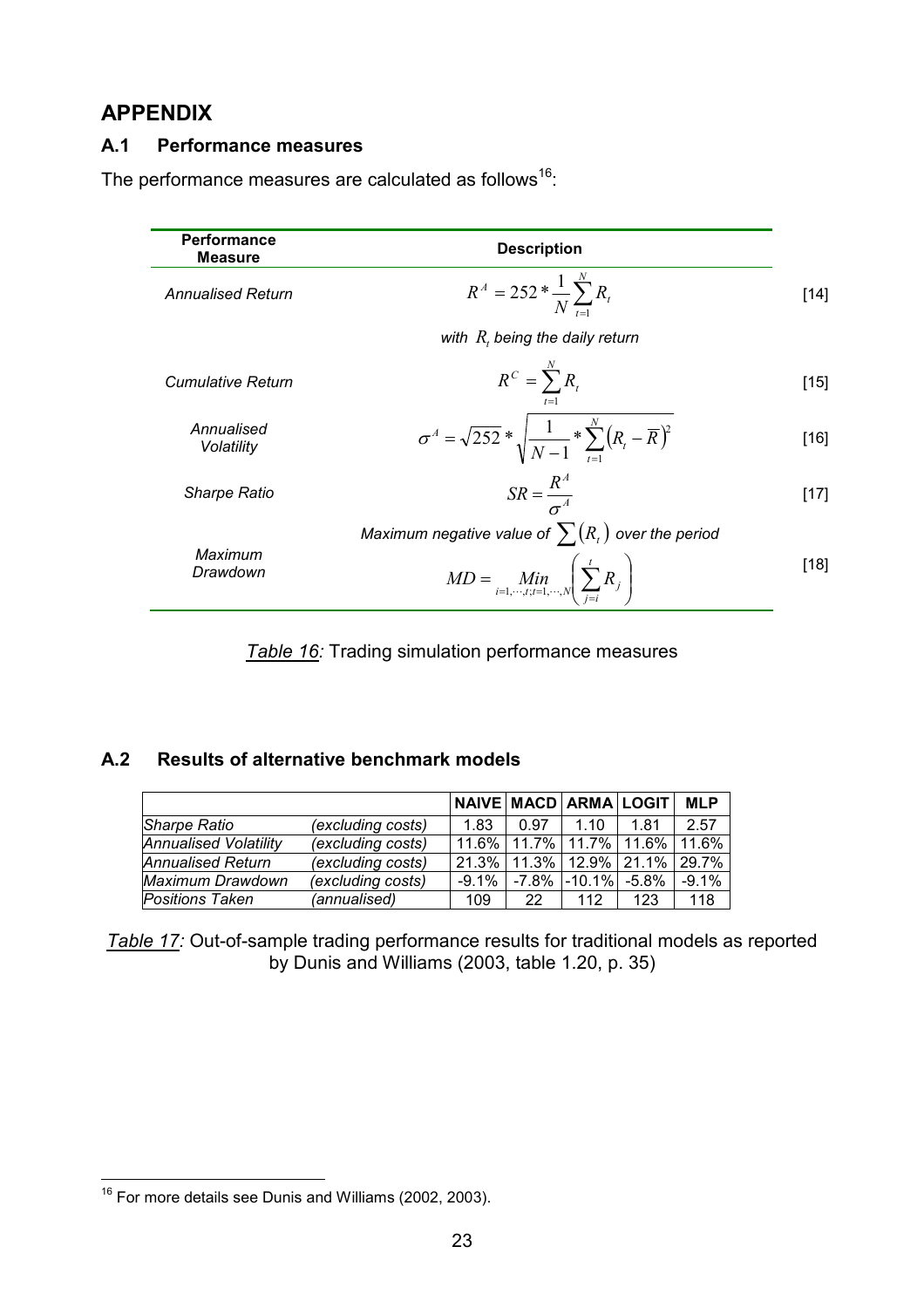### A.3 Networks characteristics

Below are presented the characteristics of the networks for the different architectures that presented the best statistical performance on the training and on the test subperiod and that we used on this paper.

| <b>Parameters</b>         | <b>Reccurent</b> | <b>HONNS</b>     | Psi Sigma               |
|---------------------------|------------------|------------------|-------------------------|
| Learning algorithm        | Gradient descent | Gradient descent | <b>Gradient descent</b> |
| Learning rate             | 0.001            | 0.001            | 0.5                     |
| Momentum                  | 0.003            | 0.003            | 0.5                     |
| <b>Iteration steps</b>    | 500              | 500              | 500                     |
| Initialisation of weights | N(0, 1)          | N(0, 1)          | N(0, 1)                 |
| Input nodes               | 10               | 10               | 10                      |
| Hidden nodes (1layer)     | 5                |                  | 5                       |
| Output node               |                  |                  |                         |

Table 18: Network characteristics

### A.4 Empirical results

The table below shows the results of the filtered trading strategy applied to the test dataset for different values of d. We choose the threshold that gives the highest return.

| Selection of<br>the optimal |             |        |        |        | Threshold |          |          |          |          |        |
|-----------------------------|-------------|--------|--------|--------|-----------|----------|----------|----------|----------|--------|
| threshold                   | $\mathbf 0$ | 0.05   | 0.1    | 0.15   | 0.2       | 0.25     | 0.3      | 0.35     | 0.4      | 0.45   |
| based on the<br>test period |             |        |        |        |           |          |          |          |          |        |
| <b>RNN</b>                  | 28.4%       | 27.8%  | 12.9%  | 4.36%  | 1.43%     | $-0.6%$  | $-0.5%$  | $-0.1%$  | 0.2%     | 0.3%   |
|                             | (2.93)      | (2.39) | (2.87) | (1.81) | (0.98)    | $(-1.1)$ | $(-0.9)$ | $(-0.2)$ | (1.28)   | (1.29) |
| <b>HONN</b>                 | 22.5%       | 17.0%  | 13.9%  | 5.99%  | $-4.8\%$  | $-0.1%$  | $-0.2%$  | 0.5%     | $-0.9%$  | 0.6%   |
|                             | (2.31)      | (1.94) | (1.76) | (0.88) | (-0.9)    | (-0.1)   | $(-0.1)$ | (0.2)    | $(-0.4)$ | (0.37) |
| Psi Sigma                   | 24.9%       | 21.8%  | 14.1%  | 4.3%   | 1.44%     | 0.52%    | 0.51%    | 0.52%    | $0.00\%$ | 0.00%  |
|                             | (2.51)      | (2.12) | (3.74) | (2.37) | (1.3)     | (0.92)   | (0.92)   | (0.92)   | (0.00)   | (0.00) |

Table 19: Results for alternative threshold values

Note: The entries represent the annualized return values while the values in parenthesis represent the Sharpe ratio.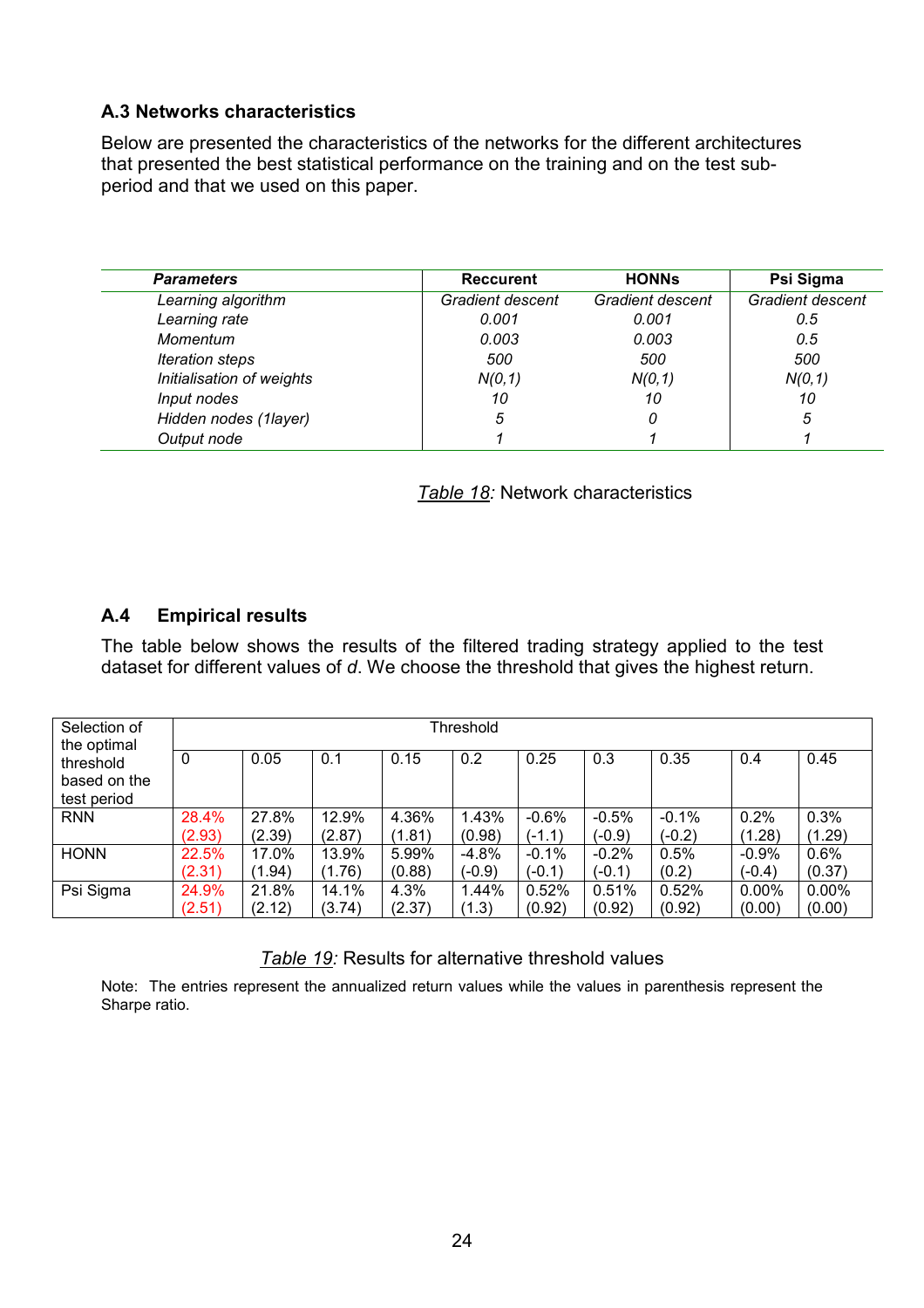The table below shows the results of the filtered trading strategy applied to the test dataset for different values of d after taking leverage into account. We choose the threshold that gives the highest return.

| Selection of the<br>optimal              | Threshold |        |        |        |          |          |         |         |          |        |
|------------------------------------------|-----------|--------|--------|--------|----------|----------|---------|---------|----------|--------|
| threshold<br>based on the<br>test period | 0         | 0.05   | 0.1    | 0.15   | 0.2      | 0.25     | 0.3     | 0.35    | 0.4      | 0.45   |
| <b>RNN</b>                               | 29.2%     | 29.7%  | 13.2%  | 4.5%   | 1.47%    | $-0.6%$  | $-0.5%$ | $-0.1%$ | 0.3%     | 0.27%  |
|                                          | (2.93)    | (4.3)  | (2.87) | (1.81) | (0.98)   | $(-1)$   | (-0.9)  | (-0.2)  | (1.3)    | (1.3)  |
| <b>HONN</b>                              | 23.2%     | 17.5%  | 14.3%  | 6.17%  | $-4.9%$  | $-0.1%$  | $-0.2%$ | 0.52%   | $-0.9%$  | 0.7%   |
|                                          | (2.31)    | (1.94) | (1.76) | (0.88) | $(-0.3)$ | $(-0.2)$ | (-0.1)  | (0.2)   | $(-0.4)$ | (0.4)  |
| Psi Sigma                                | 25.1%     | 22.4%  | 14.3%  | 4.45%  | 1.48%    | 0.52%    | 0.52%   | 0.52%   | $0.00\%$ | 0.00%  |
|                                          | (2.5)     | (2.1)  | (3.74) | (2.5)  | (1.3)    | (0.93)   | (0.93)  | (0.93)  | (0.00)   | (0.00) |

#### Table 20: Results for alternative threshold values

Note: The entries represent the annualized return values while the values in parenthesis represent the Sharpe ratio.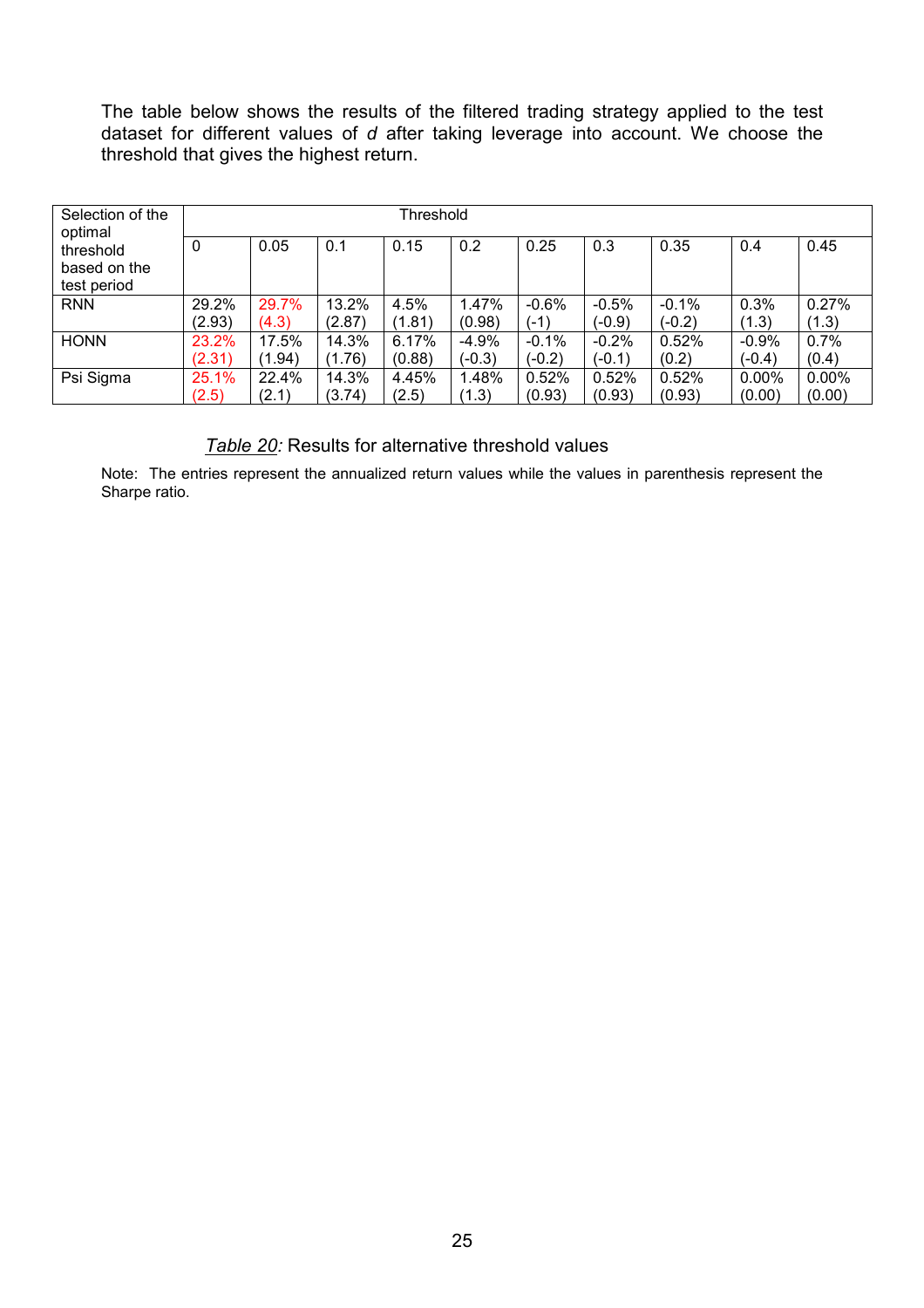## REFERENCES

Adam, O., Zarader, L. and Milgram, M. (1994), 'Identification and Prediction of Non-Linear Models with Recurrent Neural Networks', Laboratoire de Robotique de Paris.

Connor, J. and Atlas, L. (1993), 'Recurrent Neural Networks and Time Series Prediction', Proceedings of the International Joint Conference on Neural Networks, 301-306.

Dunis, C. and Huang, X. (2002), 'Forecasting and Trading Currency Volatility: An Application of Recurrent Neural Regression and Model Combination', Journal of Forecasting, 21, 5, 317-354.

(DOI: 10.1002/0470013265.ch4)

Dunis, C., Laws, J. and Evans B. (2006a), 'Trading Futures Spreads: An application of Correlation and Threshold Filters', Applied Financial Economics, 16, 1-12.

(DOI: 10.1080/09603100500426432)

Dunis, C., Laws, J. and Evans B. (2006b), 'Modelling and Trading the Gasoline Crack Spread: A Non-Linear Story', Derivatives Use, Trading and Regulation, 12, 126-145.

(DOI: 10.1057/palgrave.dutr.1840046)

Dunis, C. and Williams, M. (2002), 'Modelling and Trading the EUR/USD Exchange Rate: Do Neural Network Models Perform Better?', Derivatives Use, Trading and Regulation, 8, 3, 211-239.

(DOI: 10.1002/for.935)

Dunis, C. and Williams, M. (2003), 'Applications of Advanced Regression Analysis for Trading and Investment', in C. Dunis, J. Laws and P. Naïm [eds.], Applied Quantitative Methods for Trading and Investment, John Wiley, Chichester.

(DOI: 10.1002/0470013265.ch1)

Elman, J. L. (1990), 'Finding Structure in Time', Cognitive Science, 14, 179-211.

(DOI :10.1016/0364-0213(90)90002-E)

Hussain, A., Ghazali, R and Al-Jumeily D. (2006), 'Dynamic Ridge Polynomial Neural Network for Financial Time Series Prediction', IEEE International conference on Innovation in Information Technology, IIT06, Dubai.

Ghazali, R., Hussain, A. and Merabti, M. (2006), 'Higher Order Neural Networks for Financial Time Series Prediction', The 10th IASTED International Conference on Artificial Intelligence and Soft Computing, Palma de Mallorca, Spain, 119-124.

Ghosh, J. and Shin, Y. (1992) 'Efficient Higher-Order Neural Networks for Classification and Function Approximation', International Journal of Neural Systems, 3, 4, 323-350.

(DOI: 10.1142/S0129065792000255)

Giles, L. and Maxwell, T. (1987) 'Learning, Invariance and Generalization in Higher Order Neural Networks', Applied Optics, 26, 4972-4978.

Fulcher, J., Zhang, M. and Xu, S. (2006), 'The Application of Higher-Order Neural Networks to Financial Time Series', Artificial Neural Networks in Finance and Manufacturing, Hershey, PA: Idea Group, London.

Husmeier, D. (1999), Neural Networks for Conditional Probability Estimation -Forecasting Beyond Point Predictions (Perspectives in Neural Computing), Springer, London.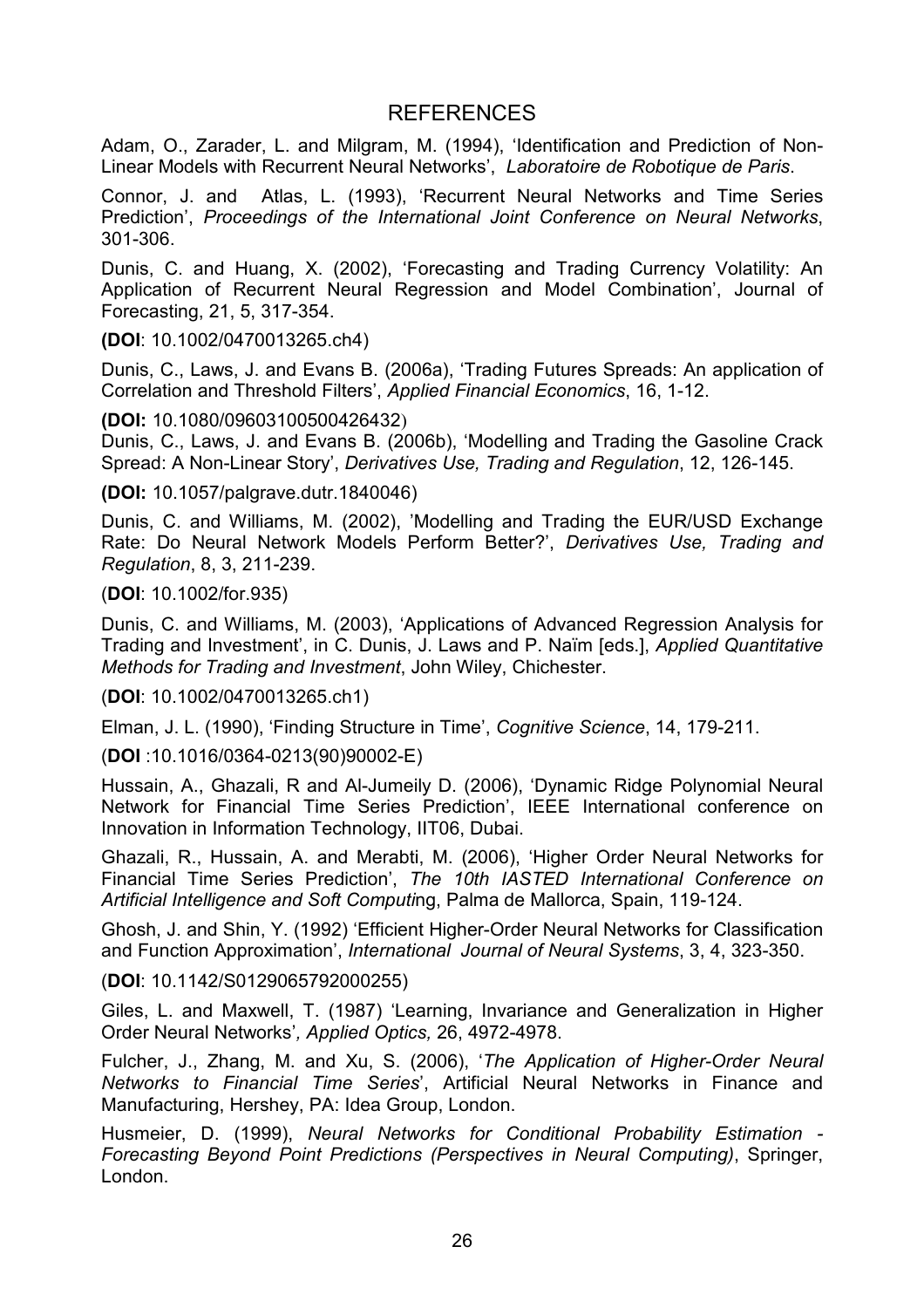Kaastra, I. and Boyd, M. (1996), 'Designing a Neural Network for Forecasting Financial and Economic Time Series', Neurocomputing, 10, 215-236.

(DOI: 10.1016/0925-2312(95)00039-9)

Kamijo, K. and Tanigawa,T. (1990), 'Stock Price Pattern Recognition: A Recurrent Neural Network Approach', In Proceedings of the International Joint Conference on Neural Networks, 1215-1221.

Karayiannis, N. and Venetsanopoulos, A. (1994), 'On The Training and Performance of High-Order Neural Networks', Mathematical Biosciences, 129, 143-168.

(DOI: 10.1016/0025-5564(94)00057-7)

Knowles, A., Hussein, A., Deredy, W., Lisboa, P. and Dunis, C. L. (2005), 'Higher-Order Neural Networks with Bayesian Confidence Measure for Prediction of EUR/USD Exchange Rate', CIBEF Working Papers. Available at www.cibef.com.

Kosmatopoulos, E., Polycarpou, M., Christodoulou, M. and Ioannou, P. (1995), 'High-Order Neural Network Structures for Identification of Dynamical Systems', IEEE Transactions on Neural Networks, 6, 422-431.

Lindemann, A., Dunis, C., and Lisboa P. (2004), 'Level Estimation, Classification and Probability Distribution Architectures for Trading the EUR/USD Exchange Rate'. Neural Network Computing & Applications, 14, 3, 256-271.

(DOI: 10.1007/s00521-004-0462-8)

Lisboa, P. J. G. and Vellido, A. (2000), 'Business Applications of Neural Networks', viixxii, in P. J. G. Lisboa, B. Edisbury and A. Vellido [eds.] Business Applications of Neural Networks: The State-of-the-Art of Real-World Applications, World Scientific, Singapore.

(DOI: 10.1016/S0377-2217(02)00302-8)

Psaltis, D., Park, C. and Hong, J. (1988), 'Higher Order Associative Memories and their Optical Implementations.', Neural Networks, 1, 149-163.

Redding, N., Kowalczyk, A. and Downs, T. (1993), 'Constructive Higher-Order Network Algorithm that is Polynomial Time', Neural Networks, 6, 997-1010.

(DOI: 10.1016/S0893-6080(03)00188-6)

Shapiro, A. F. (2000), 'A Hitchhiker's Guide to the Techniques of Adaptive Nonlinear Models', Insurance, Mathematics and Economics, 26, 119-132.

(DOI: 10.1016/S0167-6687(99)00058-X)

Shin, Y. and Ghosh, J. (1991) 'The Pi-Sigma Network: An Efficient Higher-Order Neural Network for Pattern Classification and Function Approximation', Proceedings IJCNN, Seattle, July, 13-18.

Tenti, P. (1996), 'Forecasting Foreign Exchange Rates Using Recurrent Neural Networks', Applied Artificial Intelligence, 10, 567-581.

(DOI: 10.1080/088395196118434)

Tino, P., Schittenkopf, C. and Doffner, G. (2001), 'Financial Volatility Trading Using Recurrent Networks', IEEE Transactions in Neural Networks, 12, 4, 865-874.

Vecci, L., Piazza, F. and Uncini, A. (1998), 'Learning and Approximation Capabilities of Adaptive Spline Activation Neural Networks', Neural Networks, 11, 259-270.

(DOI: 10.1016/S0893-6080(97)00118-4)